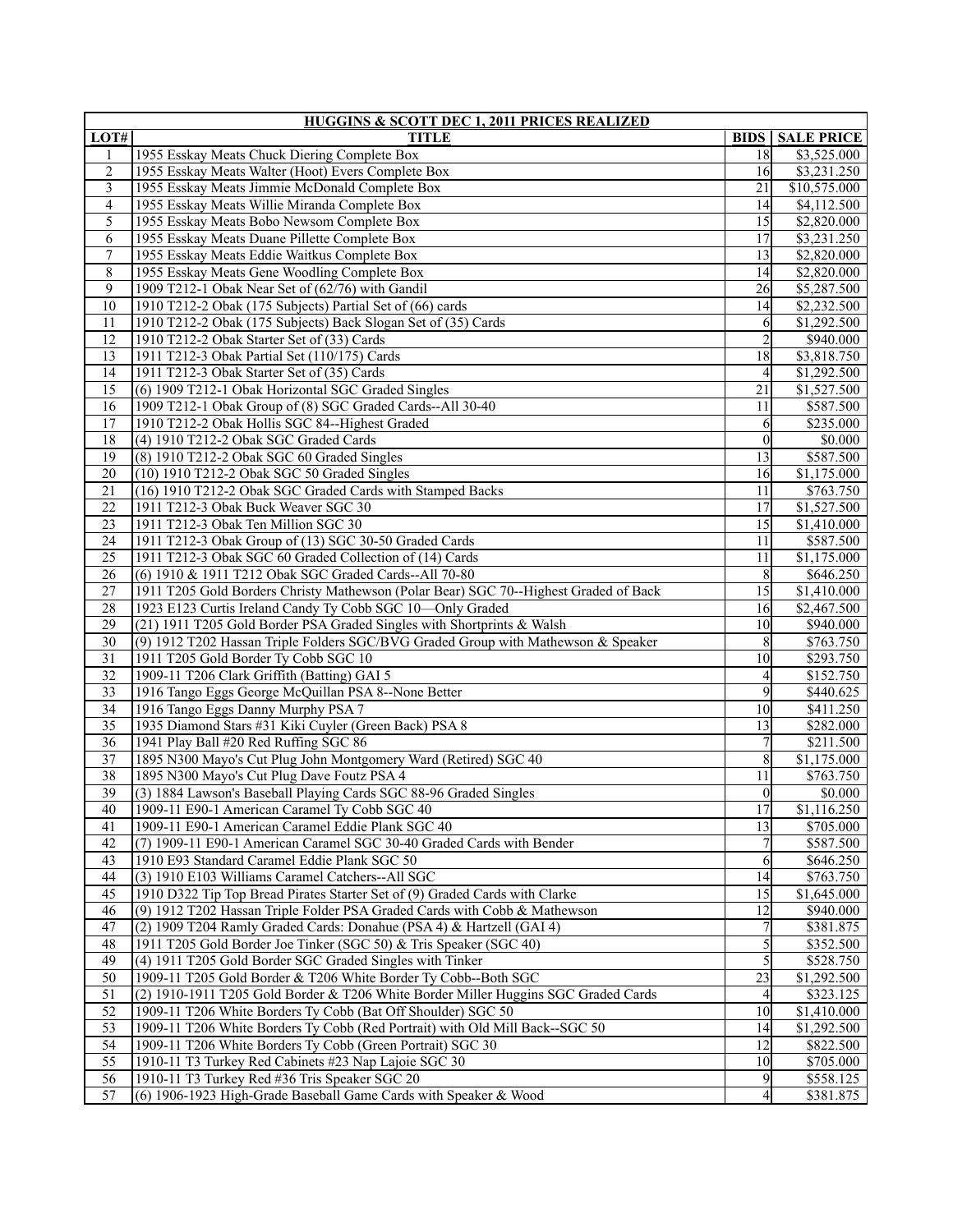| 58              | (12) 1933 Tattoo Orbit Baseball SGC 40-70 Graded Singles                                        | 11               | \$646.250             |
|-----------------|-------------------------------------------------------------------------------------------------|------------------|-----------------------|
| 59              | 1933 Goudey #211 Hack Wilson SGC 80                                                             | 12               | \$470.000             |
| 60              | (4) 1933 Goudey Babe Ruth SGC Graded Cards--All Different                                       | 18               | \$4,406.250           |
| 61              | 1933 Goudey #149 Babe Ruth PSA 4                                                                | 10               | \$2,937.500           |
| 62              | 1939 Play Ball #26 Joe DiMaggio SGC 84                                                          | 17               | \$1,527.500           |
| 63              | 1939 Play Ball #92 Ted Williams Rookie SGC 40                                                   | 20               | \$822.500             |
| 64              | (4) 1939 Play Ball SGC Graded 80-84 Stars with (2) Hall of Famers                               | 12               | \$323.125             |
| 65              | (18) 1939 Play Ball Baseball Singles with (5) Hall of Famers including Williams RC (SGC 20)     | 20               | \$646.250             |
| 66              | 1952 Willie Mays Coca-Cola Tips Test Card - SGC 50                                              | 15               | \$998.750             |
| 67              | 1956 Topps Baseball #5 Ted Williams BVG 9--(1 of 2, None Better)                                | 11               | \$2,937.500           |
| 68              | (24) 1955-1973 Topps Baseball PSA Graded Superstar Collection with (4) Mantle & (4) T. Williams | 14               |                       |
|                 |                                                                                                 |                  | \$1,057.500           |
| 69              | 1948 Leaf Baseball #1 J. DiMaggio and #3 Ruth - Both PSA Graded                                 | 18               | \$1,116.250           |
| 70              | 1948 Leaf #8 Satchel Paige SP With Enos Slaughter Back - SGC 50                                 | 25               | \$2,702.500           |
| 71              | 1948 Leaf Baseball #127 Enos Slaughter SP With Satchel Paige Back - SGC 50                      | 8                | \$470.000             |
| 72              | 1948 Leaf Baseball #19 Wyrostek SP and #163 Hutchinson SP - Both PSA Graded                     | 12               | \$470.000             |
| $\overline{73}$ | 1948 Leaf Baseball #93 Bob Feller SP - PSA 3                                                    | 24               | \$1,057.500           |
| 74              | 1948 Leaf Baseball #165 Dale Mitchell SP - PSA 9 (OC) With None Better                          | 12               | \$528.750             |
| 75              | 1950 Bowman Baseball #11 Phil Rizzuto SGC 88                                                    | 13               | \$282.000             |
| 76              | 1950 V362 Big League Stars #45 Tommy Lasorda PSA 2--Only Four Graded                            | 11               | \$470.000             |
| 77              | (2) 1955 Topps Baseball Rookie Cards With Koufax (PSA 6) and Killebrew (PSA 8 MC)               | 12               | \$587.500             |
| 78              | 1956 Topps #10 Warren Spahn GAI 9                                                               | $\mathfrak{Z}$   | \$270.250             |
| 79              | 1956 Topps #250 Larry Doby SGC 88                                                               |                  | \$117.500             |
| 80              | 1959 Topps Baseball #10 Mickey Mantle SGC 84                                                    | 14               | \$705.000             |
| 81              | 1968 Topps Baseball #1 NL Batting Leaders PSA 9--None Better                                    | 12               | \$282.000             |
| 82              | 1948 Leaf Baseball PSA Graded Starter Set of (30) With Rizzuto, Henrich SP and Variations       | 20               | \$3,525.000           |
| 83              | (3) 1948 Leaf Baseball Wrong Backs With Gustine, Stewart and Zarilla SPs - All SGC 50           |                  | \$176.250             |
| 84              | 1952 Topps Baseball #261 Willie Mays - PSA 4                                                    | 14               | \$881.250             |
| 85              | 1953 Topps Baseball #82 Mickey Mantle PSA 5                                                     | 11               | \$1,292.500           |
| 86              | 1953 Topps Baseball #82 Mickey Mantle PSA 4                                                     | 13               | \$822.500             |
| 87              | 1954 Topps Baseball #128 Henry Aaron RC PSA 6                                                   | 11               | \$940.000             |
| 88              | 1954 Topps Baseball #250 Ted Williams SGC 88--None Better                                       | $\overline{21}$  | \$2,232.500           |
| 89              | (4) 1952-1958 Topps Baseball PSA Graded Stars with Mantle, Maris, Mays & Kaline RC              | 16               | \$1,175.000           |
| 90              | (5) 1953-1959 Topps & Bowman Baseball PSA Graded Stars with PSA 8 Podres RC                     | 11               | \$1,527.500           |
| 91              | 1957 Topps Baseball #76 Roberto Clemente GAI 9                                                  | 6                | \$499.375             |
| 92              | 1959 Topps Baseball #180 Yogi Berra SGC 96--None Better                                         | 11               | \$558.125             |
| 93              | 1960 Fleer Baseball Greats Lot of (15) PSA High-Grade Cards With Cobb and Ruth                  | 13               | \$558.125             |
| 94              | (54) 1959-1963 Topps Baseball High-Grade Collection with (5) PSA 9                              | 11               | \$822.500             |
| 95              | (11) 1960 & 1961 Topps Baseball PSA 7-8 Graded Stars with Mays                                  | 11               | \$646.250             |
| 96              | (23) 1961 Topps Baseball SGC 84-86 Graded Singles with Several Hall of Famers                   |                  | \$499.375             |
| 97              | (15) 1962-1972 Baseball PSA 7-9 Graded Stars with Clemente                                      | 11               | \$499.375             |
| 98              | (20) 1951-1975 Topps New York Yankee PSA Graded Cards with Mantle & Berra                       | $\boldsymbol{8}$ | \$763.750             |
| 99              | (3) 1974 Topps Baseball Low Pop PSA 10 Graded Cards                                             | 8                | \$323.125             |
| 100             | 1968 Topps 3-D Roberto Clemente SGC 84                                                          | 19               | \$10,575.000          |
| 101             | 1968 Topps 3-D Boog Powell PSA 8                                                                | 30               | \$5,581.250           |
| 102             | 1968 Topps 3-D Ron Swoboda PSA 8                                                                | 18               | \$1,762.500           |
| 103             | 1968 Topps 3-D Jim Lonborg PSA 8                                                                | 21               | \$2,467.500           |
| 104             | 1968 Topps 3-D Bill Robinson PSA 8                                                              | 14               | \$1,292.500           |
| 105             | 1968 Topps 3-D Curt Flood PSA 7                                                                 | 16               | \$1,762.500           |
| 106             | 1968 Topps 3-D Jim Maloney (Dugout Variation) PSA 7                                             | $\overline{4}$   | \$270.250             |
| 107             | 1968 Topps 3-D Tony Perez PSA 6                                                                 | 13               | $\overline{$881.250}$ |
| 108             | 1968 Topps 3-D Ron Fairly (No Dugout) Variation PSA 6                                           | $\overline{4}$   | \$381.875             |
| 109             | 1968 Topps 3-D Willie Davis PSA 6                                                               | 11               | \$323.125             |
| 110             | 1939 Play Ball Baseball Near Set (121/161) with (6) SGC Graded                                  | 12               | \$2,937.500           |
| 111             | 1939-46 Salutation Exhibits Near Set (64/83) with Tough Variations                              | 12               | \$822.500             |
| 112             | 1950 Bowman Baseball Complete Set (252/252) with PSA 6 Williams                                 | 15               | \$2,702.500           |
| 113             | 1951 Topps Red & Blue Back Complete Sets in MJ Roop Album                                       | 20               | \$1,527.500           |
| 114             | 1952 Bowman Baseball Complete Set (252/252) in MJ Roop Album                                    | 16               | \$3,231.250           |
| 115             | 1952 Topps Baseball Low Number Complete Set (310/310) with (16) Graded                          | 14               | \$3,525.000           |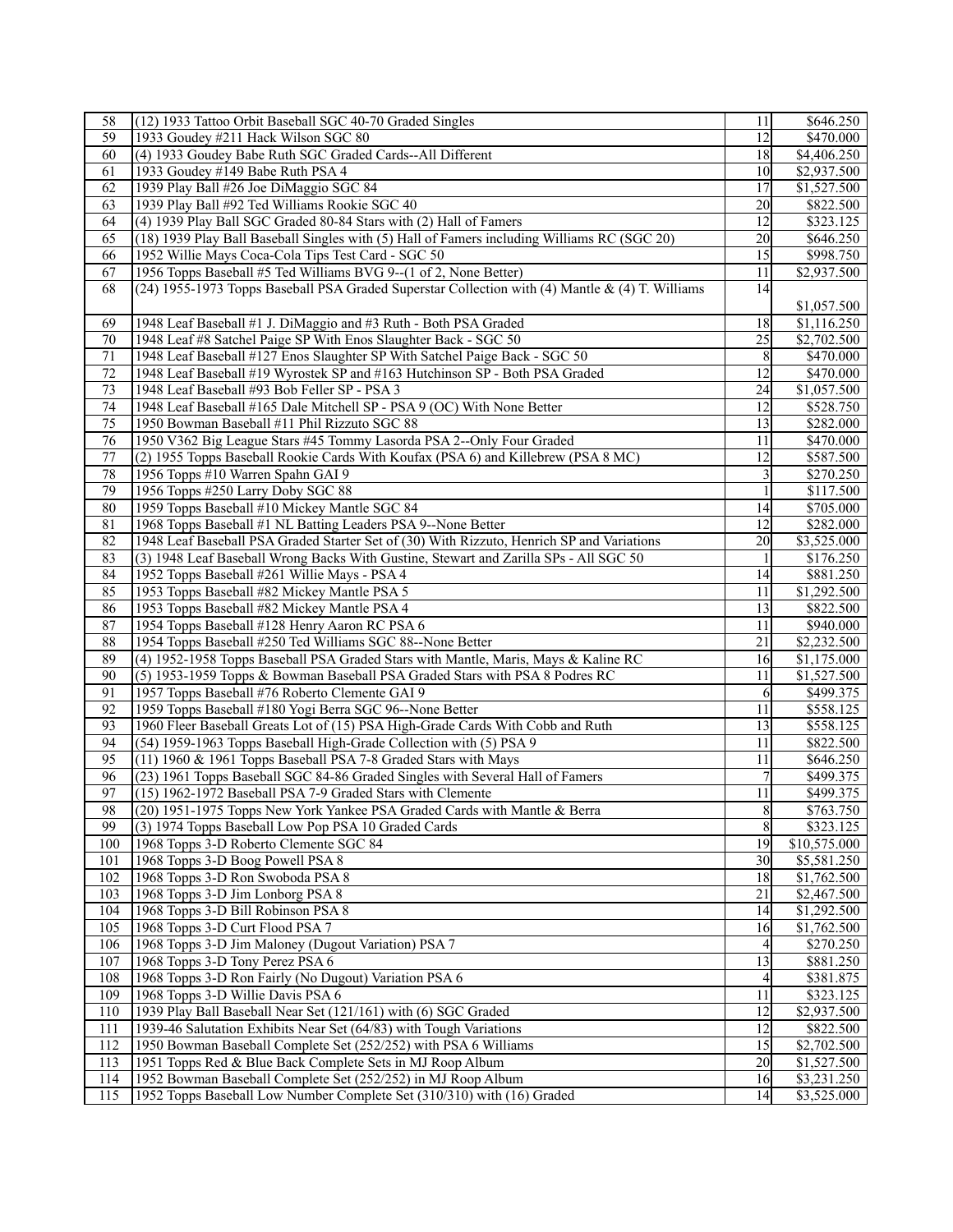| 116 | 1948 Bowman Baseball Complete Set (48/48) in MJ Roop Album                                                                            | 12              | \$1,292.500             |
|-----|---------------------------------------------------------------------------------------------------------------------------------------|-----------------|-------------------------|
| 117 | 1951 Topps Connie Mack's All-Stars Near Set of (7/11) SGC Graded Cards                                                                | 12              | \$822.500               |
| 118 | 1951 Topps Red Backs Baseball Complete Set (52/52) with Stunning Centering                                                            | 18              | \$1,645.000             |
| 119 | 1952 & 1953 Red Man Tobacco Baseball Complete Sets                                                                                    | 9               | \$646.250               |
| 120 | 1954 & 1955 Red Man Tobacco Baseball Complete Sets with (14) Tabs                                                                     | 8               | \$822.500               |
| 121 | 1959 Fleer Ted Williams Complete Set (80/80) with (16) PSA Graded                                                                     | 16              | \$1,410.000             |
| 122 | 1962 & 1963 Stat Back Exhibits Complete/Near Sets                                                                                     | 7               | \$499.375               |
| 123 | 1963 Fleer Baseball Complete Set (66/66)                                                                                              | 15              | \$881.250               |
| 124 | 1964 Topps Baseball Coins Complete Set of (164) with (100+) Extras                                                                    | 10              | \$440.625               |
| 125 | 1954 Topps Baseball Complete Set (250/250)                                                                                            | $\overline{17}$ | $\overline{$1,880.000}$ |
| 126 | 1955 Topps Baseball Complete Set (206/206) with (2) PSA Graded Keys                                                                   | 21              | \$4,112.500             |
| 127 | 1958 Topps Baseball Near Set (480/495)                                                                                                | 13              | \$940.000               |
|     |                                                                                                                                       | $\overline{15}$ |                         |
| 128 | 1959 Topps Baseball Complete Set (572/572) with (3) SGC Graded Superstars & (15) Phillies Dupes                                       |                 |                         |
|     |                                                                                                                                       |                 | \$1,410.000             |
| 129 | 1959-1961 Fleer Baseball Complete Set Run in MJ Roop Album                                                                            | 11              | \$705.000               |
| 130 | 1959 Topps Baseball Complete Set of (572) Cards                                                                                       | 11              | \$1,175.000             |
| 131 | 1958 Topps Baseball Near Master Set (530/534) with PSA 7 Mantle                                                                       | 22              | \$3,525.000             |
| 132 | 1961 Topps Baseball Complete Set (587/587) with (46) PSA Graded                                                                       | 24              | \$3,525.000             |
| 133 | 1967 Topps Baseball Complete Set (609/609) with (77) Graded                                                                           | 17              | \$3,231.250             |
| 134 | 1960 Topps Baseball Complete Set (572/572) with (2) PSA Graded                                                                        | 14              | $\overline{$}1,116.250$ |
| 135 | 1960 Topps Baseball Complete Set of (572)                                                                                             | 13              | \$1,410.000             |
| 136 | 1962 Topps Baseball Complete Set of (598/598) with (4) SGC Graded Keys                                                                | 17              | \$1,762.500             |
| 137 | 1963 Topps Baseball Complete Set of (576) Cards--(5) SGC Graded Stars with SGC 80 Rose RC                                             | 16              | \$1,997.500             |
| 138 | 1964 Topps Baseball Complete Set (587/587) with (5) SGC Graded Keys                                                                   | 11              | \$1,410.000             |
| 139 | 1964 Topps Baseball Complete Set (587/587)                                                                                            | 13              | \$1,116.250             |
| 140 | 1961 Post Cereal Baseball Complete Set of (200) Cards                                                                                 | 15              | \$705.000               |
| 141 | 1962 Post Cereal Baseball Complete Set (200/200) with Tough Variations                                                                | 15              | \$646.250               |
| 142 | 1963 Post Cereal/Jell-O Baseball Near Set (199/200) with (2) Variations                                                               | 16              | \$1,175.000             |
| 143 | 1964 Topps Baseball Complete Set (587/587) with (280) Duplicates                                                                      | 18              | \$1,410.000             |
| 144 | 1965 O-Pee-Chee Baseball Complete Set (283/283)                                                                                       | 9               | \$763.750               |
| 145 | 1965 Topps Baseball Complete Set (598/598) with (13) Graded                                                                           | 14              | \$940.000               |
| 146 | 1966 Topps Baseball Complete Set of (598) Cards                                                                                       | 14              | \$1,292.500             |
| 147 | 1966 Topps Baseball Near Set (579/598) with (4) SGC Graded Stars                                                                      | 13              | \$1,116.250             |
| 148 | 1967 Topps Baseball Complete Set of (607) Cards                                                                                       | 16              | \$2,350.000             |
| 149 | 1968 Topps Baseball Complete Set of (598) Cards                                                                                       | 10              | \$998.750               |
| 150 | 1969 Topps Baseball Complete Set of (664/664)                                                                                         | 13              | \$940.000               |
| 151 | (20) 1960-1969 Baseball Oddball Complete/Near Sets                                                                                    | 9               | \$881.250               |
| 152 |                                                                                                                                       | 23              | \$1,762.500             |
|     | 1963 Fleer Baseball Complete Set (66/66) with (29) PSA Graded<br>(2) 1960-1966 New York Yankees Minor League Affiliate Team/Near Sets |                 |                         |
| 153 |                                                                                                                                       | 12<br>12        | \$470.000               |
| 154 | 1969 Topps Baseball Complete Set (664/664)                                                                                            |                 | \$822.500               |
| 155 | (9) 1960-1978 Baseball Oddball/Regional Set/Near-Set Lot With 1965 Topps Embossed                                                     | $\overline{22}$ | \$646.250               |
| 156 | 1970 Topps Baseball Complete Set of (720) Cards                                                                                       | $\overline{13}$ | \$705.000               |
| 157 | 1971 Topps Baseball Complete Set (752/752)                                                                                            | 9               | \$558.125               |
| 158 | 1972 Topps Baseball Complete Set of (787) Cards                                                                                       | 12              | \$499.375               |
| 159 | 1972 Topps Baseball Posters Complete Set (24/24)                                                                                      | 17              | \$881.250               |
| 160 | 1970 Transogram Mets Original Display with (4) Complete Sets                                                                          | 21              | \$2,115.000             |
| 161 | 1948-1980 Minor League Baseball Collection with Team Sets, Singles & Uncatalogued                                                     | $\overline{15}$ | \$1,175.000             |
| 162 | (9) 1964-1973 Topps & Kellogg's Baseball Oddball Complete/Near Sets with 1971 Kellogg's                                               | 19              | \$822.500               |
| 163 | 1975-2006 Baseball Set/Near-Set Collection of (23) With 1975-1987 Topps Run                                                           | 13              | \$881.250               |
| 164 | 1964 Rawlings Premiums Complete Set of (8) with Mantle                                                                                | 13              | \$381.875               |
| 165 | 1969-70 Bazooka Baseball All-Time Greats Complete Box Set (12/12)                                                                     | 14              | \$499.375               |
| 166 | (33) 1981-1991 Topps Traded & Fleer Update Baseball Factory Sets                                                                      |                 | \$211.500               |
| 167 | (3) 1964-1987 Topps Baseball Coins Complete sets                                                                                      | 14              | \$528.750               |
| 168 | 1970 & 1975 Topps Baseball Complete Sets                                                                                              | 8               | \$763.750               |
| 169 | 1973 & 1974 Topps Baseball Complete Sets                                                                                              | 13              | \$705.000               |
| 170 | 1973-1975 Topps Baseball Complete Sets                                                                                                | 10              | \$470.000               |
| 171 | 1974-1977 Topps Baseball Complete Set Run                                                                                             | 12              | \$705.000               |
| 172 | 1975 Topps Baseball Complete Set (660/660) with PSA 8 Yount                                                                           | 20              | \$646.250               |
| 173 | 1975 Topps Baseball & (5) 1978 Topps Baseball Complete Sets                                                                           | 24              | \$1,116.250             |
|     |                                                                                                                                       |                 |                         |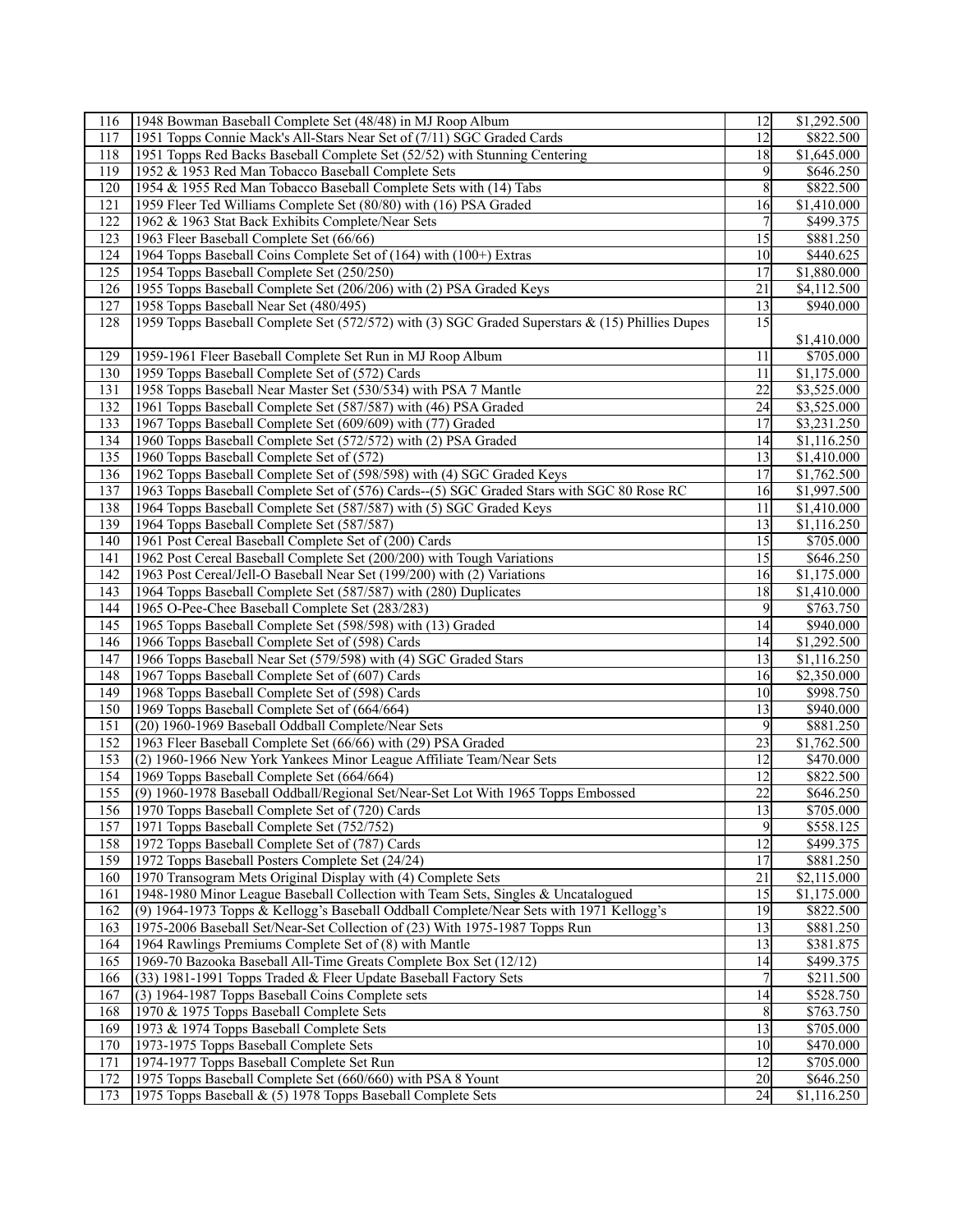| 174              | 1975-1979 Complete Run of Hostess Baseball Panels                                                                     | 23              | \$1,292.500 |
|------------------|-----------------------------------------------------------------------------------------------------------------------|-----------------|-------------|
| 175              | (3) 1970s Kellogs/Rold Gold Baseball Complete Sets With 1971 & 1975 in Unopened Wrappers                              | 26              | \$1,880.000 |
| 176              | (19) 1972-1982 Kelloggs Baseball Complete Sets & (93) 1970-1980 Singles                                               | 17              | \$1,057.500 |
| 177              | 1976-1982 Topps Baseball Complete Set Run with Traded                                                                 | 18              | \$763.750   |
| 178              | 1975-1979 Hostess Baseball Card Collection With Panels, Singles and Near-Sets                                         | 10              | \$440.625   |
| 179              | (27) 1976-2006 Mostly Topps Baseball Sets                                                                             | 9               | \$352.500   |
| 180              | 1981 WTF Card Co. Rochester Red Wings Team Set (25/25) with SGC 88 Ripken                                             | 9               | \$323.125   |
| 181              | (8) 1982 Topps Traded Baseball Factory Sets                                                                           | 14              | \$822.500   |
| 182              | (56) 1981-1984 Donruss & Fleer Baseball Complete Sets                                                                 | 9               | \$440.625   |
| 183              |                                                                                                                       | 11              |             |
|                  | 1986 Topps Traded Baseball Factory Case with (100) Sets<br>(3) 1980-2001 Perez-Steele HOF Postcard & Celebration Sets |                 | \$499.375   |
| 184              |                                                                                                                       | 18              | \$1,527.500 |
| 185              | (35) 1900s-1968 Minor League Type Cards, Team Photos & Flats with T. Williams                                         | 16              | \$763.750   |
| 186              | (40) 1909-1952 Baseball Card Group with (9) Hall of Famers                                                            |                 | \$381.875   |
| 187              | (21) 1912 T202 Hassan Triple Folders with (8) Hall of Famers                                                          | 6               | \$470.000   |
| 188              | (2) 1912 T202 Hassan Triple Folders with Mathewson $& Johnson$                                                        |                 | \$293.750   |
| 189              | (16) 1912 T202 Hassan Triple Folders with Tinker & Walsh                                                              |                 | \$528.750   |
| 190              | (7) 1880s-1890s Baseball Comic Trade Cards                                                                            | $\overline{7}$  | \$188.000   |
| 191              | (20) 1887-1930 Pre-War Grab Bag with Cobb & Lajoie                                                                    | 12              | \$822.500   |
| 192              | (3) 1913-1914 Walter Johnson, Christy Mathewson & Cy Young Cards                                                      | 9               | \$705.000   |
| 193              | (44) 1922-1927 Zeenut Pacific Coast League Cards                                                                      | 8               | \$528.750   |
| 194              | (97) 1922-1927 Zeenut Pacific Coast League Singles                                                                    | 11              | \$940.000   |
| 195              | (7) 1931-1948 Baseball Hall of Fame Grab Bag with (2) T. Williams                                                     | 7               | \$323.125   |
| 196              | (10) 1949-1955 Topps & Bowman Baseball Hall of Famers with (2) Mantle, Paige & Williams                               | 8               | \$1,057.500 |
| 197              | 1950 Drake's Bakeries Baseball Card Collection of (35) With (6) SGC Graded                                            | 14              | \$1,116.250 |
| 198              | $(10)$ 1956 Topps Baseball Pins with Mays & Lopez SP                                                                  | 12              | \$411.250   |
| 199              | 1962 Topps Venezuelan #10 Roberto Clemente (VG) with Clean Back                                                       | 9               | \$998.750   |
| 200              | (393) 1959-1967 Topps Baseball Cards with Stars & High Numbers                                                        | 20              | \$881.250   |
| 201              | (8) 1953 Hunter Wieners St. Louis Cardinals Singles with Musial                                                       | 6               | \$1,292.500 |
| 202              | 1954 Esskay Baltimore Orioles Partial Set of (23/34)                                                                  | 33              | \$6,462.500 |
| 203              | 1952 Num Num Indians #5 Bob Feller with Tab                                                                           | 3               | \$381.875   |
| 204              | (4) 1952 Num Num Cleveland Indians with Tabs including Rosen                                                          | $\theta$        | \$0.000     |
| 205              | 1954 Johnston Cookies Braves Complete Set (35/35) with Aaron RC                                                       | 10              | \$411.250   |
| 206              |                                                                                                                       | 17              | \$1,645.000 |
|                  | 1963 French Bauer Cincinnati Reds Milk Caps Near Set (25/30) with Rose RC                                             |                 |             |
| 207              | 1954-55 Baltimore Orioles Zip Card Group of (36) Cards                                                                | 11              | \$282.000   |
| 208              | 1958 Armour Hot Dogs San Francisco Giants Tabs Near Set (9/11) with Mays                                              | 24              | \$1,057.500 |
| 209              | 1963 Sugardale Wieners #3 Dick Donovan PSA 5--Highest Graded                                                          |                 | \$176.250   |
| 210              | (2) 1963 Sugardale Wieners PSA Graded Cards--Both Highest or Only Graded                                              | $\mathbf{1}$    | \$117.500   |
| 211              | (151) 1940-1968 United States & Foreign Minor League Cards with Many Difficult Types                                  | 26              | \$1,762.500 |
| 212              | (1300+) 1958-1963 Topps Baseball Shoebox Collection - High Grade                                                      | 19              | \$2,937.500 |
| 213              | (18) 1950s-1974 Baseball Oddball/Type Singles with (6) Hall of Famers                                                 | 13              | \$470.000   |
| 214              | (945) 1952-1976 Baseball Shoebox Collection with Several Mantle                                                       | 24              | \$1,762.500 |
|                  | 215 (1380+) 1936-1990s Baseball Shoebox Collection with Mantle & Mays                                                 | 18              | \$1,116.250 |
| 216              | (28) 1949-1979 Multi-Sport Wax Packs & Wrappers                                                                       | $\overline{12}$ | \$470.000   |
| 217              | (4) 1952 Topps Baseball High Numbers with PSA 4 Campanella                                                            | 11              | \$881.250   |
| 218              | (22) 1952 Topps Baseball High Numbers                                                                                 | 20              | \$2,585.000 |
| 219              | 1955 Topps Baseball Collection of (181) With PSA Graded Koufax and Killebrew RCs                                      | 20              | \$1,645.000 |
| $\overline{220}$ | 1955 Bowman Baseball Low Number Partial Set (172/224) with (92) Duplicates                                            | 13              | \$1,527.500 |
| 221              | (5) 1959 Cleveland Indian Large Die-Cut Cards with B. Martin--Uncatalogued                                            | 19              | \$1,292.500 |
| 222              | (64) 1960-1961 Union Oil Pacific Coast League Singles                                                                 | 17              | \$705.000   |
| 223              | 1968 Milton Bradley Win-A-Card Game with Sealed Pack of (100) with Seaver & B. Robinson                               | 15              |             |
|                  | Showing                                                                                                               |                 | \$3,525.000 |
| 224              | 1968 Topps Baseball Plaks Display Box                                                                                 | 9               | \$822.500   |
| 225              | (11,600+) 1947-1981 Mostly Topps Baseball Singles Collection with Mantle                                              | 27              | \$2,585.000 |
| 226              | 1952-2002 Boston/Milwaukee/Atlanta Braves Team Set & Singles Collection                                               | 11              | \$763.750   |
| 227              | (412) 1975-1977 Hostess Baseball Complete Box & Panel Hoard                                                           | 15              | \$763.750   |
| 228              | (715) 1971-1974 Topps Baseball High-Grade Hoard with (105) PSA                                                        | 18              | \$1,175.000 |
| 229              |                                                                                                                       | 12              | \$822.500   |
|                  | (10) 1959-1969 Mickey Mantle Cards with 1968 Topps PSA 8                                                              |                 |             |
| 230              | (398) 1947-1969 Baseball Shoebox Collection with (3) Mantle                                                           | 14              | \$646.250   |
| 231              | 1950-1968 Baseball Balance of Collection With Bazooka, Royal Desserts and Wheaties                                    | 14              | \$646.250   |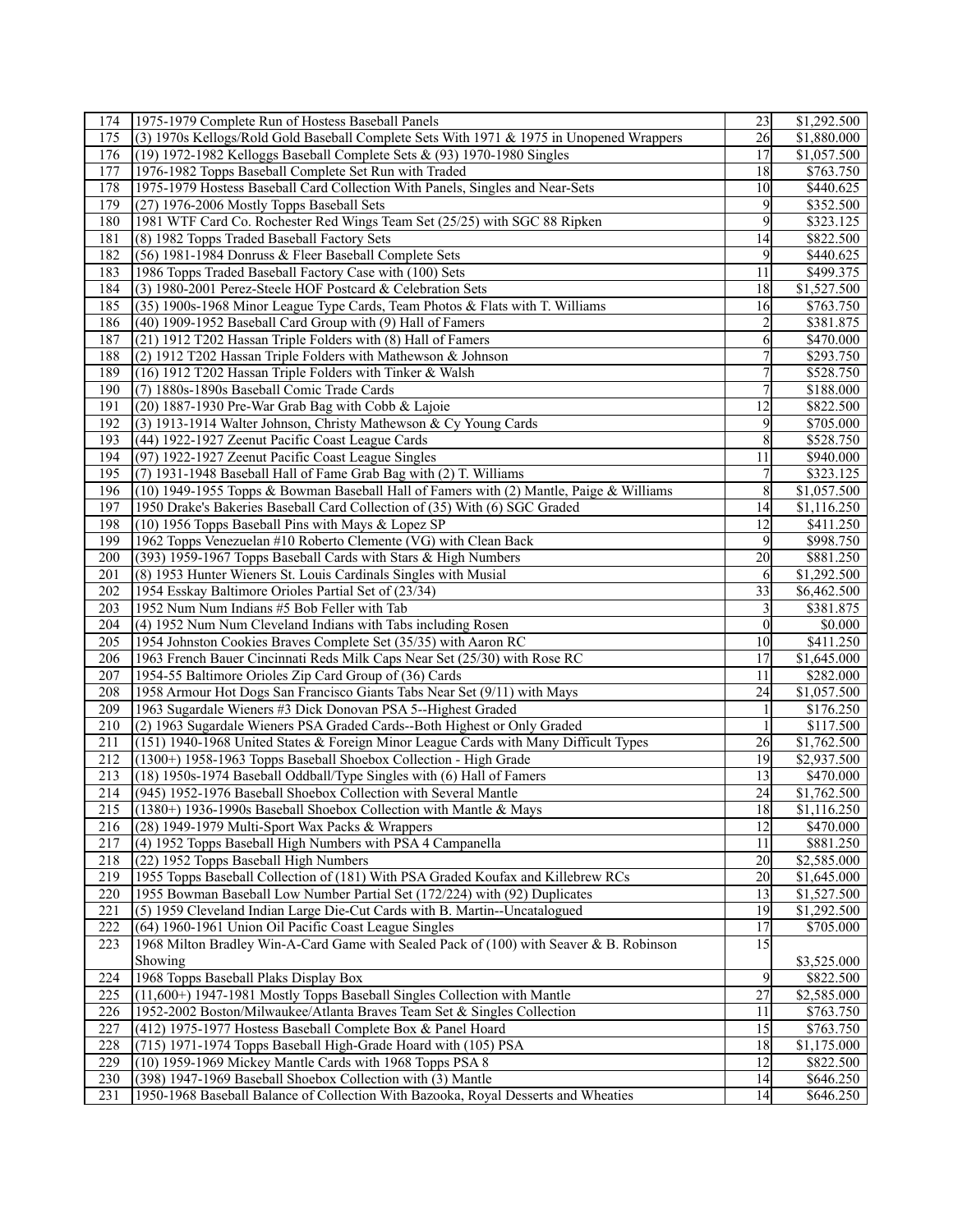| 232        | 1965-1970 Topps Baseball Shoebox Collection with 1970 Topps Near Set (659/720) & Carlton RC           | 16                   |                        |
|------------|-------------------------------------------------------------------------------------------------------|----------------------|------------------------|
|            |                                                                                                       |                      | \$822.500              |
| 233        | 1952-1984 Baseball Grab Bag with 1964 Topps Giants Set                                                | 22                   | \$822.500              |
| 234        | 1972 & 1973 Topps Baseball Partial Sets                                                               | 10                   | \$411.250              |
| 235        | $(10)$ 1984-1991 Topps Baseball Vending Cases                                                         | 6                    | \$440.625              |
| 236        | 1983 Baltimore Orioles World Series Ring                                                              | 11                   | \$7,050.000            |
| 237        | Sterling Silver BBWAA 1965 A.L. Rookie of the Year Award Given to Curt Blefary                        | 19                   | \$2,350.000            |
| 238        | 1961-1991 World Series Press Pin Lot of (27) Different                                                | 8                    | \$998.750              |
| 239        | 1970-1991 All-Star Game Press Pin Collection of (13)                                                  | $\boldsymbol{0}$     | $\overline{$}0.000$    |
| 240        | 1973-1986 World Series and All-Star Game Press Charm Lot of (21)                                      | 3                    | \$352.500              |
| 241        | 2000 Rawlings Gold Glove Salesman's Sample Trophy                                                     | $\overline{11}$      | \$1,762.500            |
| 242        | (42) 1954 Cleveland Indians American League Champion Felt Banners                                     | 20                   | \$1,762.500            |
| 243        | 1910s-1980s Detroit Tigers Oddball Issue Collection With (2) Sweet Caporal Pins and 1964 Milk Caps    | 19                   |                        |
| 244        | Detroit Tigers 1940s-1980s Ephemera Lot With Signed Photos and Souvenirs                              | 10                   | \$998.750<br>\$587.500 |
| 245        | (2) 1918-1921 Notepads and Covers with Hornsby & Mathewson                                            | $\theta$             |                        |
| 246        | 1939 Tip Top Bread Joe DiMaggio Pin                                                                   | 3                    | \$0.000<br>\$528.750   |
|            | (2) 1960 World Series Press Pins (Pirates and Yankees) and 1960 All-Star Game Press Pin (K.C.)        |                      |                        |
| 247        |                                                                                                       | 11                   | \$558.125              |
| 248        | Hall of Fame Commemorative Lot of $(11)$ With $\overline{(2)}$ Brown Bats                             | 5                    | \$411.250              |
| 249<br>250 | 1961-1990 Cincinnati Reds World Series Collection of (6) With 1961 Black Bat                          | 4                    | \$270.250              |
|            | 1972-1990 Oakland A's World Series Collection of (6) With Mint 1972 Black Bat                         |                      | \$235.000              |
| 251        | 1959 Sterling Silver Plate Awarded to Ernie Banks by Pittsburgh's "Dapper Dan Club"                   |                      | \$470.000              |
| 252        | Baltimore Orioles Memorabilia Collection With (14) Signed Baseballs and Publications                  | 12                   | \$381.875              |
| 253        | Early 1970s Roberto Clemente Stadium Souvenir Poster                                                  | 1                    | \$293.750              |
| 254        | Baseball Postcard/Exhibit Collection of (400+) With Perez-Steele Celebration Set                      | 10                   | \$258.500              |
| 255        | (31) American Nut & Chocolate Player and Team Mini-Pennants                                           | 11                   | \$440.625              |
| 256        | 1960s Transogram Balls and Ad Displays With Several Unopened                                          | 19                   | \$763.750              |
| 257        | (20) 1950s-1960s Willie Mays Store Model Fielders Gloves                                              | 7                    | \$293.750              |
| 258        | (45) 1950s-1970s Willie Mays Store Model Gloves                                                       | 12                   | \$763.750              |
| 259        | Willie Mays Games/Retail Bats Collection of (10)                                                      | 6                    | \$235.000              |
| 260        | Willie Mays Oversize Display Collection of (17) With Framed Lithograph                                | 3                    | \$199.750              |
| 261        | 1916 Capital City Giants Negro League Barnstorming Broadside                                          | 13                   | \$381.875              |
| 262        | 1901-1923 Children's Baseball-Themed School Supplies With Ruth Pencil Holder                          | 5                    | \$164.500              |
| 263        | Circa 1930s Homestead Grays Team Premium with Gibson, Charleston & Williams                           | 16                   | \$763.750              |
| 264        | Babe Ruth "Called Shot" Souvenir Lot of (5) With 1932 World Series Mini-Bat                           | 9                    | \$558.125              |
| 265        | Original Boston Braves Field Figural Aisle Markers                                                    | 17                   | \$470.000              |
| 266        | 1935 Quaker Oats Babe Ruth "B on Cap" Scorer                                                          | $\theta$             | \$0.000                |
| 267        | (12) 1940s-1950s Sports-Related Comic Books with Ruth & DiMaggio                                      | 2                    | \$188.000              |
| 268        | 1952 All-Star Game Sterling Silver Box Presented to Warren Giles                                      | 3                    | \$411.250              |
| 269        | Large Ralph Branca/Bobby Thomson 46x60 Subway Poster                                                  | 0                    | \$0.000                |
| 270        | 1960 Favorite Chewing Tobacco Unopened Pouch with Nellie Fox                                          |                      | $\overline{$}117.500$  |
| 271        | 1950s-1960s PM10 Ted Williams Large Pin with Ribbon                                                   |                      | \$188.000              |
| 272        | Vintage Disney Baseball Flannel Jersey                                                                | $\theta$             | \$0.000                |
| 273        | Willie Mays 1971 Silver-Plated Goblet Award                                                           |                      | \$117.500              |
| 274        | 1996-2000 Danbury Mint A.L. vs. N.L. Chess Set                                                        | 19                   | \$822.500              |
| 275        | 1908 Boston Americans/Red Sox Game Program                                                            | 3                    | \$199.750              |
| 276        | 1929 World Series Game 1 Wrigley Field-Issued Program<br>1936 World Series Giants vs. Yankees Program | 4                    | \$381.875              |
| 277<br>278 | (18) 1934-1952 Mostly Pacific Coast League Publications                                               | 5<br>$\overline{17}$ | \$293.750<br>\$499.375 |
| 279        |                                                                                                       |                      |                        |
|            | 1940-1985 Detroit Tigers Publication Lot of (18) with 1940, 1968 and 1984 World Series Programs       | 3                    | \$199.750              |
| 280        | 1943 Shibe Park-Issued All-Star Game Program - Clean                                                  | 5                    | \$282.000              |
| 281        | (10) 1943-1980 Baseball All-Star Game Programs                                                        | 9                    | \$440.625              |
| 282        | (14) 1944-1999 World Series Programs                                                                  | 13                   | \$558.125              |
| 283        | (59) 1918-1980 Who's Who in Baseball Annuals with 1921-1951 Run                                       | 14                   | \$646.250              |
| 284        | (9) 1950-1964 New York Yankees World Series Programs                                                  | $\boldsymbol{7}$     | \$323.125              |
| 285        | (5) PSA Graded 1964 Mantle Home Run Ticket Stubs - All PSA 5                                          | $\mathbf{0}$         | \$0.000                |
| 286        | 1947-2000s New York Yankee Publication & Picture Pack Collection with World Series Programs           | 16                   |                        |
|            |                                                                                                       |                      | \$763.750              |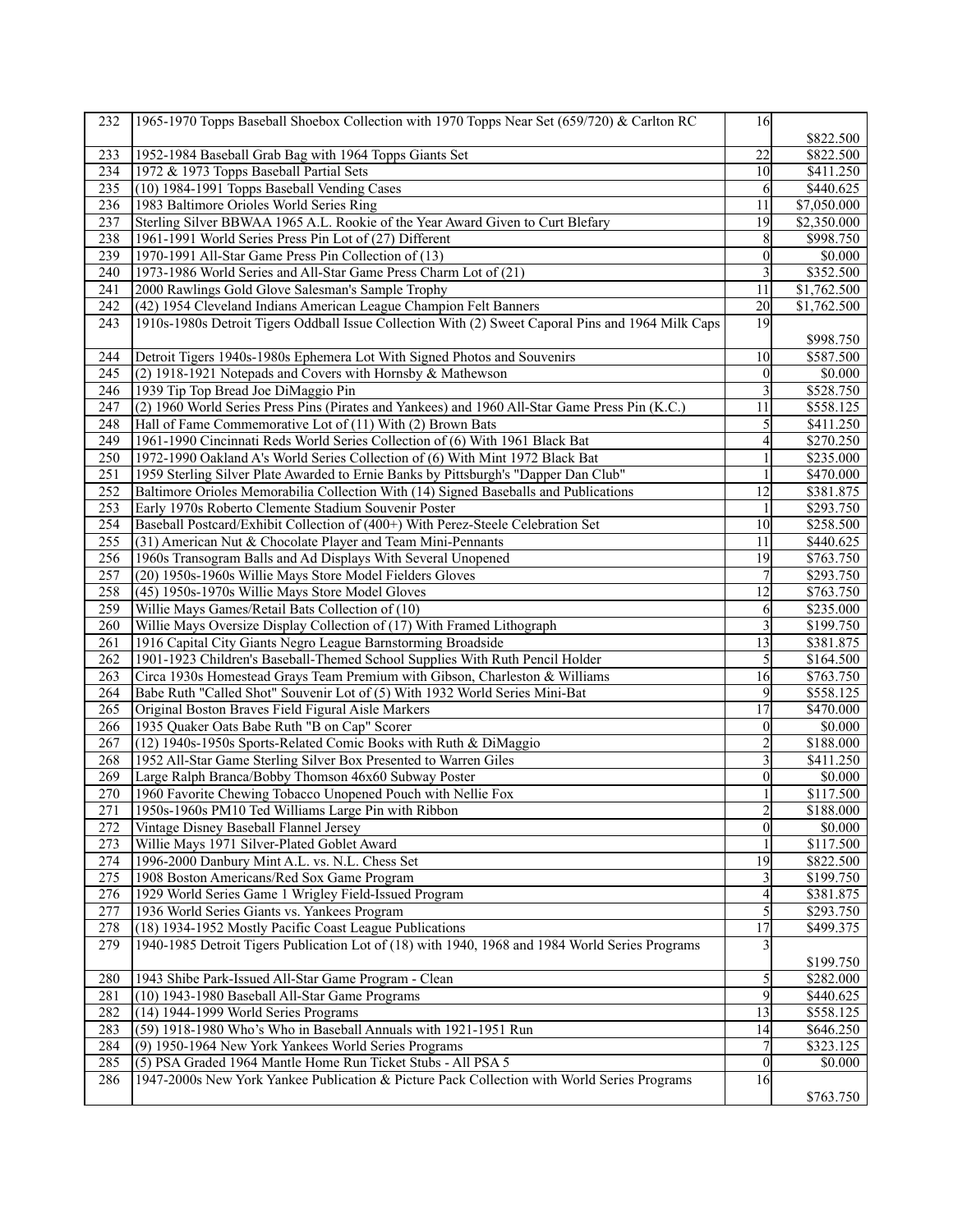| 287                     | Hank Aaron 1973 700th Home Run Original Wire Photo and Ticket Stub                                               |                  | \$235.000              |
|-------------------------|------------------------------------------------------------------------------------------------------------------|------------------|------------------------|
| 288                     | Hank Aaron 715th Home Run Fulton County Stadium Program and (2) Ticket Stubs                                     | 8                | \$293.750              |
| 289                     | 1933 First Major League All-Star Game Ticket Stub - PSA 2                                                        | 11               | \$705.000              |
| 290                     | 1941 National League Champion Brooklyn Dodgers Opening Day Ticket Stub                                           | 5                | \$293.750              |
| 291                     | 1956 World Series Game 4 Yankee Stadium Printer's Proof Full Ticket - PSA 9                                      | $\boldsymbol{0}$ | \$0.000                |
| 292                     | 1956 World Series Game 7 Ebbets Field Full Printer's Proof Ticket - PSA 9                                        | 8                | \$499.375              |
| 293                     | 1959 World Series Program/Ticket Lot of (4) From Both Teams                                                      | $\boldsymbol{0}$ | \$0.000                |
| 294                     | 1964 World Series Game 1 Full Ticket - PSA 8                                                                     | $\theta$         | \$0.000                |
| 295                     | 1978 Yankees/Red Sox Playoff (Bucky Dent HR) Ticket Stub - PSA "Authentic"                                       | 13               | \$587.500              |
|                         |                                                                                                                  |                  |                        |
| 296                     | (13) 1973-2005 Baseball All-Star Game Full Tickets with (9) PSA Graded                                           | 4                | \$381.875              |
| 297                     | 1972 Roberto Clemente 3000th Hit Ticket Stub-PSA Authentic                                                       | 16               | \$2,467.500            |
| 298                     | Vintage Baseball Program/Yearbook Lot of (221)                                                                   |                  | \$499.375              |
| 299                     | (31) 1951-1993 New York Yankee Programs & Yearbooks                                                              | 7                | \$381.875              |
| 300                     | 1938 One Hundred Years of Baseball (First Edition) Book Signed by Author Salvus                                  |                  | \$188.000              |
| 301                     | 1951 Brooklyn Dodgers Opening Day Full Ticket—PSA 4                                                              | 15               | \$705.000              |
| 302                     | 1952 Ebbets Field Ticket - J. Robinson, Snider and Hodges Combine for 5 Home Runs                                | $\overline{0}$   | \$0.000                |
| 303                     | 1964 Shea Stadium First-Ever Game Program and Ticket Stub                                                        | 5                | \$188.000              |
| 304                     | May 17, 1996 Full Ticket From Mariano Rivera's First-Ever Save - PSA 9                                           | 11               | \$940.000              |
| 305                     | 1999 World Series Game 4 Yankee Stadium Full Ticket - PSA 9                                                      | $\overline{0}$   | \$0.000                |
| 306                     | 1963 Willie Mays News Service Photograph                                                                         |                  | \$141.000              |
| 307                     | Circa 1920s Tris Speaker Original Conlon Photograph                                                              | 3                | \$258.500              |
| 308                     | 1977 Word Series Game 6 Yankee Stadium Ticket Stub - PSA Authentic                                               |                  | \$235.000              |
| 309                     | 1978 World Series Game 5 Full Ticket - PSA 4                                                                     | $\theta$         | \$0.000                |
| 310                     | Len Barker Signed 1981 Perfect Game Full Ticket - PSA 7                                                          |                  | \$293.750              |
| 311                     | (54) 1946-1977 Major League Baseball Team Yearbooks                                                              | 11               | \$705.000              |
| 312                     | 1950s-1990s Willie Mays and Mets Publication Collection of (200+)                                                |                  | \$199.750              |
| 313                     | 1973 Oakland A's and New York Mets World Series Black Bats - Both Mint                                           |                  | \$235.000              |
| 314                     | 1975 Reds and Red Sox H&B World Series Black Bats - Both Mint                                                    | 10               | \$528.750              |
| 315                     | Stunning Babe Ruth Single-Signed OAL Harridge Baseball w/ Full JSA &PSA/DNA 6                                    | 18               | \$15,275.000           |
| 316                     |                                                                                                                  | 13               |                        |
| 317                     | Jimmie Foxx Single-Signed Baseball with Full LOA from JSA<br>Hank Greenberg Single-Signed Baseball With Full JSA | 14               | \$3,231.250            |
|                         |                                                                                                                  | $\theta$         | \$1,997.500<br>\$0.000 |
| 318<br>$\overline{319}$ | 1933 New York Yankees Team-Signed Baseball With Ruth, Gehrig and Full JSA                                        |                  |                        |
|                         | 1926-28 Philadelphia Athletics Team-Signed Ball with (22) Signatures--Cobb, Foxx & Full PSA/DNA                  |                  |                        |
|                         |                                                                                                                  |                  | \$1,292.500            |
| 320                     | 1935 Washington Senators Team-Signed Ball With Harris and Full JSA                                               |                  | \$235.000              |
| 321                     | 1934 AL Champion Detroit Tigers Team-Signed Baseball With (5) Hall of Famers and Full JSA                        | 10               | \$528.750              |
| 322                     | 1946 Bob Feller's All-Stars Barnstorming Tour Signed Ball with Full JSA                                          | $\theta$         | \$0.000                |
| 323                     | 1952 White Sox/Senators Team-Signed Baseball With D. Dean and Full JSA                                           | $\mathbf{0}$     | \$0.000                |
| 324                     | 1956 American League All-Star Team-Signed Baseball with (20) Signatures-Full JSA                                 | 6                | \$381.875              |
| 325                     | 1959 Cleveland Indians and Detroit Tigers Team-Signed Baseballs                                                  | $\overline{0}$   | \$0.000                |
| 326                     | (3) Multi-Signed Baseballs with 1965 Yankees Team, DiMaggio Brothers & Hall of Famers                            | 14               | \$822.500              |
| $\overline{327}$        | (6) 1944-1951 Baltimore Orioles Team-Signed Baseballs                                                            | $\mathbf{1}$     | \$470.000              |
| 328                     | (12) Baseball Hall of Famer Single-Signed Baseballs With Koufax and T. Williams                                  | 14               | \$1,116.250            |
| 329                     | $(125)$ Single-Signed Baseballs with $(58)$ Hall of Famers—Loaded                                                | 27               | \$2,350.000            |
| 330                     | 1956 Cleveland Indians Team-Signed Baseball with (30) Signatures-Full JSA                                        | 3                | \$199.750              |
| 331                     | 1962 New York Mets Team-Signed Baseball With Ashburn and Full JSA                                                | 10               | \$293.750              |
| 332                     | Multi-Signed ONL Baseball with DiMaggio, Mantle, Maris & Ruffing--Full PSA/DNA                                   | 12               | \$705.000              |
| 333                     | 1966 Pittsburgh Pirates Team-Signed Baseball with (20) Signatures and Full JSA                                   | 13               | \$705.000              |
| 334                     | 1970 New York Mets Team-Signed Baseball With Full JSA                                                            | $\boldsymbol{0}$ | \$0.000                |
| 335                     | Lefty Gomez & Carl Hubbell Single-Signed Baseballs with Full JSA                                                 |                  | \$323.125              |
| 336                     | 1936 Chicago White Sox & 1943 New York Yankees Team-Signed Baseballs with Full JSA                               | 8                | \$293.750              |
| 337                     | Mickey Mantle & Joe DiMaggio Single-Signed Baseballs with Full JSA                                               | 16               | \$646.250              |
| 338                     | (2) Multi-Signed New York Yankees Reunion Baseballs With Ford, Lemon, Mize and Winfield                          | $\boldsymbol{0}$ | \$0.000                |
| 339                     | (3) New York Yankee Legends Single-Signed Baseballs with DiMaggio & Jeter                                        | 13               | \$822.500              |
| 340                     | (3) 1986-1997 World Series Champions Team-Signed Baseballs                                                       | 17               | \$646.250              |
| 341                     | (4) Single-Signed Baseballs With J. DiMaggio, Mantle, Mays and T. Williams - All Full JSA                        | 16               | \$1,292.500            |
|                         |                                                                                                                  | 10               |                        |
| 342                     | (4) 1950-1963 American League Team-Signed Baseballs With Individual Full JSA LOAs                                |                  | \$411.250              |
| 343                     | (5) Tougher Deceased Hall of Fame Single-Signed Baseballs with Grimes                                            | 8                | \$705.000              |
| 344                     | (5) Dodgers 100th Anniversary Multi-Signed Baseballs With Drysdale, Reese and Connors                            | $\mathcal{S}$    | \$411.250              |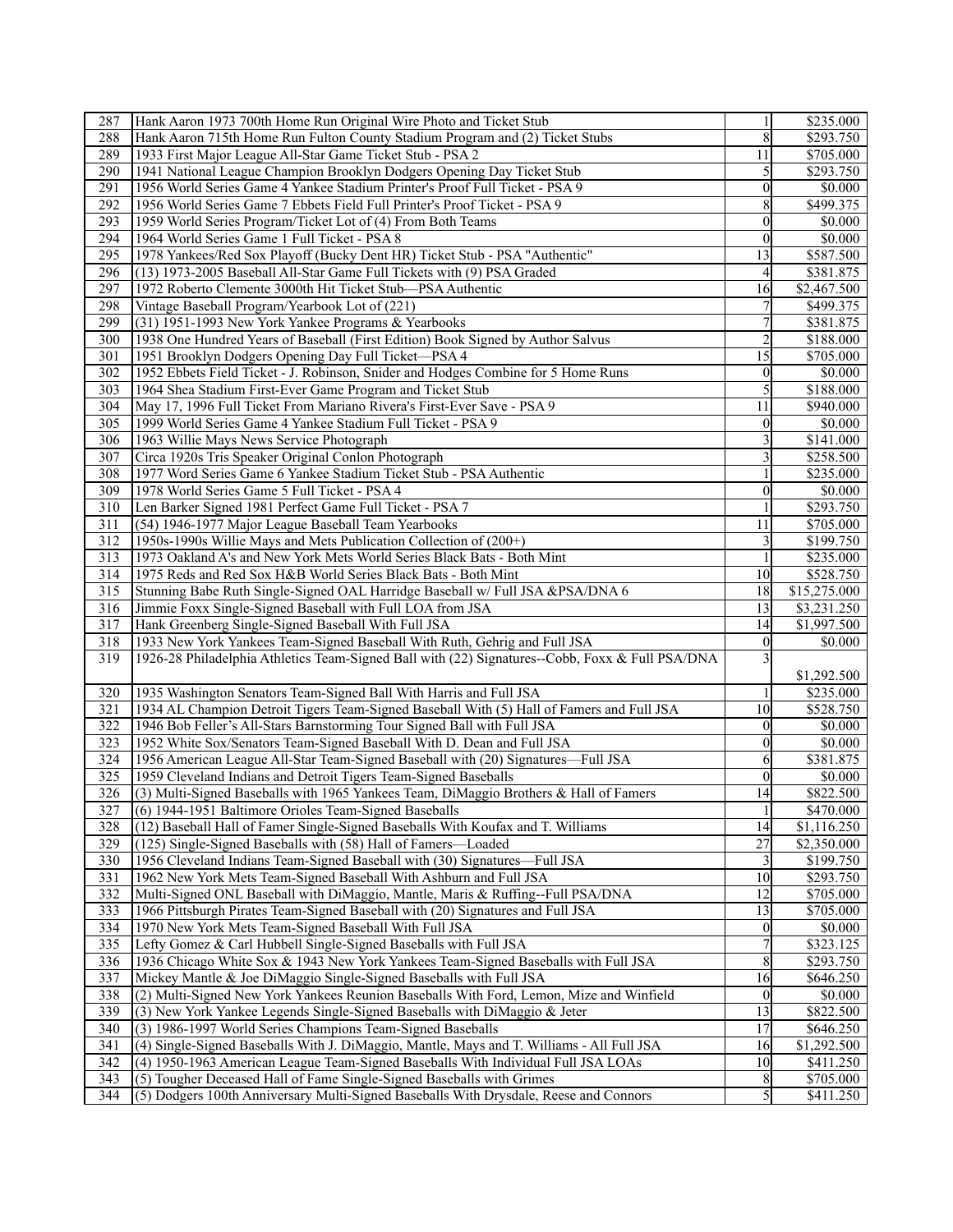| 345 | (6) 1980-1987 Team-Signed Baseballs with Red Sox                                                     | 1                        | \$235.000    |
|-----|------------------------------------------------------------------------------------------------------|--------------------------|--------------|
| 346 | (9) Baseball Hall of Fame/Superstar Statballs Totaling (150) Inscriptions with Musial, Rose & Snider | 18                       |              |
|     |                                                                                                      |                          | \$1,762.500  |
| 347 | (10) Single-Signed Baseball Stars with (2) Mays & Williams                                           | 18                       | \$587.500    |
| 348 | Baseball Memorabilia/Autograph Collection With (11) Signed Baseballs - Includes Mantle and Mays      | 16                       |              |
|     |                                                                                                      |                          |              |
|     |                                                                                                      | 19                       | \$822.500    |
| 349 | (18) Deceased Baseball Hall of Fame Single-Signed Baseballs                                          |                          | \$763.750    |
| 350 | (18) Single-Signed Baseballs With (2) Hall of Famers and Modern Stars                                | 6                        | \$323.125    |
| 351 | (19) Multi-/Single-Signed Baseballs with Aaron & R. Jackson                                          | 19                       | \$940.000    |
| 352 | (3) Baseball Autographed Items with Mays, Paige & Stengel with Full LOAs                             | 15                       | \$470.000    |
| 353 | (14) Single-Signed Baseball Items with (2) Bats $\&$ (12) Balls with Mantle and Williams             | 14                       | \$763.750    |
| 354 | Baseball Autograph Balance of Collection: (12) Balls and (3) Bats - Includes Mays and Spahn          | 20                       | \$646.250    |
| 355 | 1925 Christy Mathewson Signed Uniform Player's Contract as Team President                            | $\overline{\mathcal{L}}$ | \$10,575.000 |
| 356 | (15) Henry Jordan Signed Checks from 1976                                                            | 9                        | \$1,057.500  |
| 357 | (65) Signed Checks with (3) Hall of Famers and Actor George Burns                                    | 18                       | \$763.750    |
| 358 | (187) Signed Baseball Player Checks with Reynolds and Sewell                                         | 20                       | \$881.250    |
| 359 | (200) Ralph Houk Signed Checks                                                                       | 8                        | \$381.875    |
| 360 | (225) Ralph Kiner Signed Checks from 1972-73                                                         | 17                       | \$998.750    |
| 361 | (1000+) Different Signed Index Cards with Most Deceased                                              | 18                       | \$1,057.500  |
| 362 | Barney Dreyfuss 1917 Signed Letter to Billy Southworth With Envelope - PSA/DNA 9 and Full JSA        | 15                       |              |
|     |                                                                                                      |                          | \$3,231.250  |
| 363 | Lou Gehrig Signed 1936 Yankees Scorecard - SGC/JSA "Authentic"                                       | 13                       | \$1,880.000  |
| 364 | Gil Hodges 1963 Signed First Managerial Contract With Full JSA                                       | $\overline{4}$           | \$998.750    |
| 365 | 1970 Roberto Clemente Single-Page TLS with Full JSA                                                  | 16                       | \$2,702.500  |
|     |                                                                                                      |                          |              |
| 366 | Tris Speaker 1921 Signed and Framed Letter With Full JSA                                             | 10                       | \$881.250    |
| 367 | Tris Speaker Signed and Framed Note With Full JSA                                                    | 3                        | \$352.500    |
| 368 | Honus Wagner Signed Framed Check Display                                                             | 12                       | \$998.750    |
| 369 | 1940 Who's Who in Baseball Bookwith (135+) Signatures—Full JSA                                       | 9                        | \$646.250    |
| 370 | (14) Hall of Famer Single-Signed Baseballs and Bat Signed by (6)                                     | 13                       | \$881.250    |
| 371 | (11) Multi-Signed Baseball Items with 1976 Yankees Program including Martin                          | 8                        | \$352.500    |
| 372 | 1941 Ty Cobb Signed Check with Full JSA                                                              | 11                       | \$881.250    |
| 373 | Joe DiMaggio Signed Check - PSA/DNA "Authentic"                                                      | 10                       | \$558.125    |
| 374 | Clark Griffth Framed and Signed 1938 Correspondence to Walter Briggs - Full JSA                      | $\overline{4}$           | \$211.500    |
| 375 | 1943 Signed and Framed Mickey Cochrane Letter With Full JSA                                          | 9                        | \$381.875    |
| 376 | Connie Mack 1947 Signed and Framed Letter With Full JSA                                              | 6                        | \$270.250    |
| 377 | Mickey Mantle Signed and Framed Letter With Full JSA                                                 | 10                       | \$411.250    |
| 378 | 1954 The Washington Senators Book by Povich Signed by (14) with Full JSA                             | $\mathbf{0}$             | \$0.000      |
| 379 | 1930s-1960s Multi-Sport Grouping with (52) Autographs including Vintage Scrapbook with Berg          | 9                        |              |
|     |                                                                                                      |                          | \$411.250    |
| 380 | (5) Multi-/Single-Signed Baseball Items with Spring Training Content including (2) Mantle            | 8                        | \$352.500    |
| 381 | Warren Spahn Signed and Inscribed Milwaukee Braves Mitchell & Ness Jersey - Full JSA                 | $\overline{4}$           | \$381.875    |
| 382 | (4) Baseball Hall of Fame Single-Signed Items with DiMaggio--Full JSA                                | $\overline{11}$          | \$440.625    |
| 383 | 1969 World Series Program with (16) Mets Signatures                                                  | $\overline{4}$           | \$223.250    |
| 384 | (25) Autographed Baseball Flats with Hodges & Howard                                                 | 3                        | \$411.250    |
| 385 | Baseball Autograph Balance of Collection With J. DiMaggio and Rizzuto                                | 14                       | \$763.750    |
|     |                                                                                                      |                          |              |
| 386 | (7) Autographed Baseball Items With Mantle and Rose                                                  | 15                       | \$470.000    |
| 387 | Baltimore Orioles Autograph Collection of (26) With Brooks, Frank and Ripken Family                  | 11                       | \$763.750    |
| 388 | Autographed Baseball Cachet/First Day Cover Lot of (38) With J. DiMaggio and T. Williams             | 16                       | \$705.000    |
| 389 | (38) Multi-Sport Balance of Collection with (3) Ripken Jr. Signed Steiner Balls                      | 20                       | \$822.500    |
| 390 | (78) Boston Red Sox Multi-/Single-Signed Items with Williams                                         | 12                       | \$470.000    |
| 391 | May 14, 1996 Official Scorecard from Gooden No-Hitter Signed by (13) With Griffey, ARod and Full     | 7                        |              |
|     | <b>JSA</b>                                                                                           |                          | \$528.750    |
| 392 | Hall of Famer Autographed Ball and Bat Lot of (26) With Koufax and Mathews                           | 13                       | \$1,057.500  |
| 393 | (63) Autographed Baseball Flats with DiMaggio, Mantle & Williams                                     | 12                       | \$646.250    |
| 394 | Baseball Autograph Balance of Collection With Aaron and Rose                                         | 15                       | \$411.250    |
| 395 | 500 Home Run Club Multi-Signed Home Plate-Shaped Wooden Plaque with (9) Signatures--Full JSA         | 10                       |              |
|     |                                                                                                      |                          | \$440.625    |
| 396 | Phil Rizzuto/Don Larsen Autographed Display Lot of (4) With (3) Perfect Game Photos                  | 7                        | \$246.750    |
| 397 | Don Larsen Perfect Game Display with Signed Photo & Ticket Stub                                      |                          | \$352.500    |
|     |                                                                                                      |                          |              |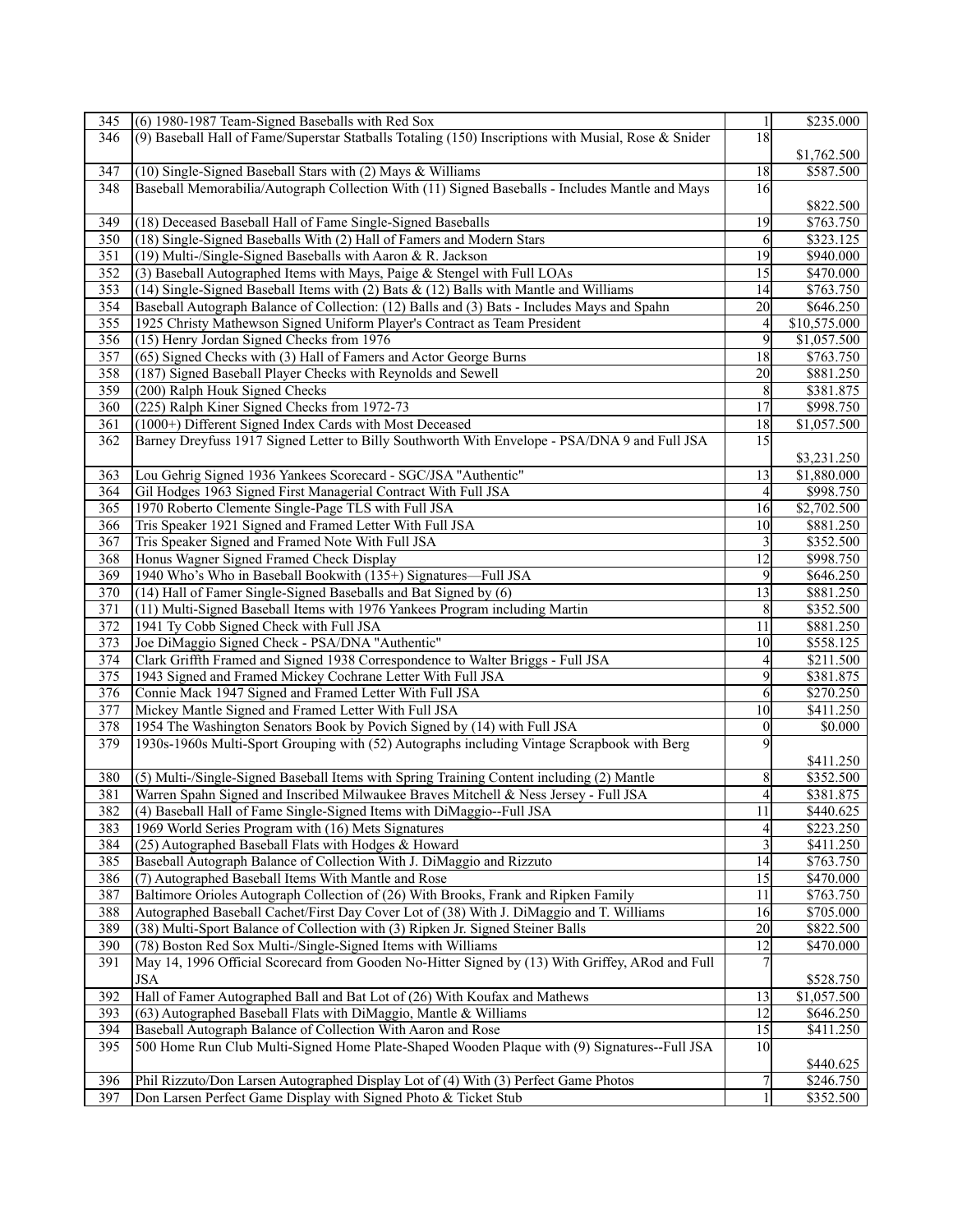| 398        | (6) Autographed Dodgers Publications With Drysdale, Alston and Snider                           | $\overline{0}$ | \$0.000               |
|------------|-------------------------------------------------------------------------------------------------|----------------|-----------------------|
| 399        | Sandy Koufax Souvenir Collection of (8) With Key Chain, Pocket Knife and Signed LIFE Magazine   |                |                       |
|            |                                                                                                 |                | \$323.125             |
| 400        | (3) Philadelphia Phillies Signed Items With Schmidt, Ashburn, Carlton and 1993 Team             | 5              | \$188.000             |
| 401        | (5) Philadelphia Phillies Signed Items With (2) Ashburn, Roberts, Rose and Schmidt              | 11             | \$440.625             |
| 402        | (9) New York Yankees Autographed Items with Jeter & R. Jackson                                  | 4              | \$235.000             |
| 403        | Alex Rodriguez Signed and Framed Base                                                           | $\theta$       | \$0.000               |
| 404        | MLB Alumni 1990 Reunion Collection With (3) Multi-Signed Items Including (2) T. Williams        | $\overline{2}$ | \$323.125             |
|            |                                                                                                 | 15             |                       |
| 405        | (4) Ken Griffey Jr. Signed UDA Items with (2) Painted Bats                                      |                | \$998.750             |
| 406        | (9) Single-Signed Minor League Replica Jerseys With C. Gonzalez and McCutchen                   | 2              | \$323.125             |
| 407        | (2) Signed Framed Orioles Keepsakes With Cal and Kelly Ripken                                   | $\theta$       | \$0.000               |
| 408        | Ted Williams Single-Signed Baseball - PSA/DNA 8                                                 | 9              | \$381.875             |
| 409        | Curt Flood Single-Signed Baseball With Full JSA                                                 | 23             | \$998.750             |
| 410        | 1970 Milwaukee Brewers Inaugural Season Team-Signed Ball With Full JSA                          | $\overline{c}$ | \$188.000             |
| 411        | 1982 Los Angeles Dodgers Team-Signed Baseball With Full JSA                                     |                | \$117.500             |
| 412        | (13) Single-Signed Baseballs with (11) Berra $\&$ (2) Rizzuto                                   | 13             | \$646.250             |
| 413        | Stephen Strasburg Signed Jersey and Ball                                                        |                | \$587.500             |
| 414        | Mickey Mantle "My Favorite Summer" Signed Dust Jacket with Inscription                          | 11             | \$470.000             |
| 415        | 500 HR Club Cachet Autographed by (11) with Mantle & Williams                                   | 11             | \$381.875             |
| 416        | 1969 New York Mets IHOP Placemat Signed by (24) With Seaver, McGraw and Full JSA                | 13             | \$293.750             |
| 417        | Sam Crawford Autographed B&W Hall of Fame Plaque Postcard with Full JSA                         | 11             | \$235.000             |
| 418        | Ron Lewis Framed & Matted Negro League Autographed Postcard Display with (21) Signatures        | 3              | \$235.000             |
| 419        | Braves Framed and Signed Lot of (3) With Aaron, Spahn and Sain                                  | $\overline{c}$ | \$141.000             |
| 420        | Signed 1948-49 Leaf Baseball #11 Phil Rizzuto--SGC/JSA Authentic                                | 10             | \$235.000             |
| 421        | Signed 1948-49 Leaf Baseball #32 Warren Spahn--SGC/JSA Authentic                                | 13             | \$293.750             |
| 422        | Signed 1948-49 Leaf Baseball #36 Al Zarilla Shortprint-SGC/JSA Authentic                        | $\overline{0}$ | \$0.000               |
| 423        | Signed 1948-49 Leaf Baseball #46 Johnny Mize--SGC/JSA Authentic                                 | 2              | \$129.250             |
| 424        | Signed 1948-49 Leaf Baseball #54 Bobby Adams Shortprint--SGC/JSA Authentic                      |                | \$117.500             |
| 425        | Signed 1948-49 Leaf Baseball #55 Tommy Henrich SP--SGC/JSA Authentic                            | $\theta$       | \$0.000               |
|            |                                                                                                 |                |                       |
| 426<br>427 | Signed 1948-49 Leaf Baseball #59 Luke Appling--SGC/JSA Authentic                                | $\theta$       | \$117.500             |
|            | Signed 1948-49 Leaf Baseball #63 Barney McCosky Shortprint--SGC/JSA Authentic                   |                | \$0.000               |
| 428        | Signed 1948-49 Leaf Baseball #66 Orval Grove Shortprint--SGC/JSA Authentic                      |                | \$117.500             |
| 429        | Signed 1948-49 Leaf Baseball #68 Eddie Miller Shortprint--SGC/JSA Authentic                     | $\overline{c}$ | \$129.250             |
| 430        | Signed 1948-49 Leaf Baseball #83 Bobby Doerr--SGC/JSA Authentic                                 | $\theta$       | \$0.000               |
| 431        | Signed 1948-49 Leaf Baseball #88 Frank Gustine SP--SGC/JSA Authentic                            | $\theta$       | \$0.000               |
| 432        | Signed 1948-49 Leaf Baseball #91 Ralph Kiner--SGC/JSA Authentic                                 | 3              | \$141.000             |
| 433        | Signed 1948-49 Leaf Baseball #106 Lou Boudreau-SGC/JSA Authentic                                |                | \$117.500             |
| 434        | Signed 1948-49 Leaf Baseball #120 George Kell Rookie SP--SGC/JSA Authentic                      | 21             | \$499.375             |
| 435        | Signed 1948-49 Leaf Baseball #121 Johnny Pesky SP--SGC/JSA Authentic                            | 1              | \$117.500             |
| 436        | Signed 1948-49 Leaf Baseball #143 Dick Sisler Shortprint-SGC/JSA Authentic                      | 6              | \$188.000             |
| 437        | Signed 1948-49 Leaf Baseball #149 Henry Majeski--SGC/JSA Authentic                              | $\theta$       | \$0.000               |
| 438        | 1983 Donruss Hall of Fame Heroes Complete Set (44/44) with (21) Signed                          | 12             | \$411.250             |
| 439        | "Ebbets Field" Commemorative Bat Signed by (16) Brooklyn Dodgers With Koufax, Drysdale and Full | 10             |                       |
|            | <b>JSA</b>                                                                                      |                | \$352.500             |
| 440        | Sandy Koufax and Nolan Ryan Signed Cooperstown Bat Co. Bats                                     | 14             | \$411.250             |
| 441        | Edd Roush Signed Original 1920s Photograph - PSA/DNA                                            | $\mathbf{0}$   | \$0.000               |
| 442        | Pete Rose/Jimmy Carter Dual-Signed 8x10 Inscription with "Jimmy Who?" Inscription               | 4              | \$152.750             |
| 443        | Babe Ruth Signed Photograph With Full JSA                                                       | 13             | \$2,702.500           |
| 444        | Babe Ruth Signed 1939 Coaster - PSA/DNA "Authentic"                                             | 8              | \$1,292.500           |
| 445        | 1959 Chicago Cubs Team-Signed Pro Model Bat With Hornsby, Banks, Boudreau and Full JSA          | 1              | \$881.250             |
| 446        | Roberto Clemente Signed and Framed 1961 Ford Motor Co. Premium With Full JSA                    | 19             | \$2,232.500           |
| 447        | Mickey Mantle Autographed "Flipp Tipps" Poster With Full JSA                                    | 13             | \$528.750             |
| 448        | Mickey Mantle and Ted Williams 1984 Framed Signed Lithographs With Full JSA                     | $\overline{7}$ | \$352.500             |
| 449        | Joe DiMaggio and Ted Williams Signed Lithographs With Individual Full JSA                       | 11             | \$323.125             |
|            | Willie, Mickey and the Duke Signed Poster With Full JSA                                         | 11             |                       |
| 450        |                                                                                                 |                | \$381.875             |
| 451        | Sandy Koufax Signed Lithograph (Full JSA) and Cap                                               | 10             | $\overline{$499.375}$ |
| 452        | Hank Aaron/Sadaharu Oh Signed Lithograph With Full JSA                                          | 6              | \$282.000             |
| 453        | Multi-Signed Dodgers/Ebbets Field Framed Display With Drysdale, Koufax and Full JSA             | 10             | \$646.250             |
| 454        | (4) Framed and Signed Baseball Displays With Musial and 300-Game Winners Litho                  | 12             | \$323.125             |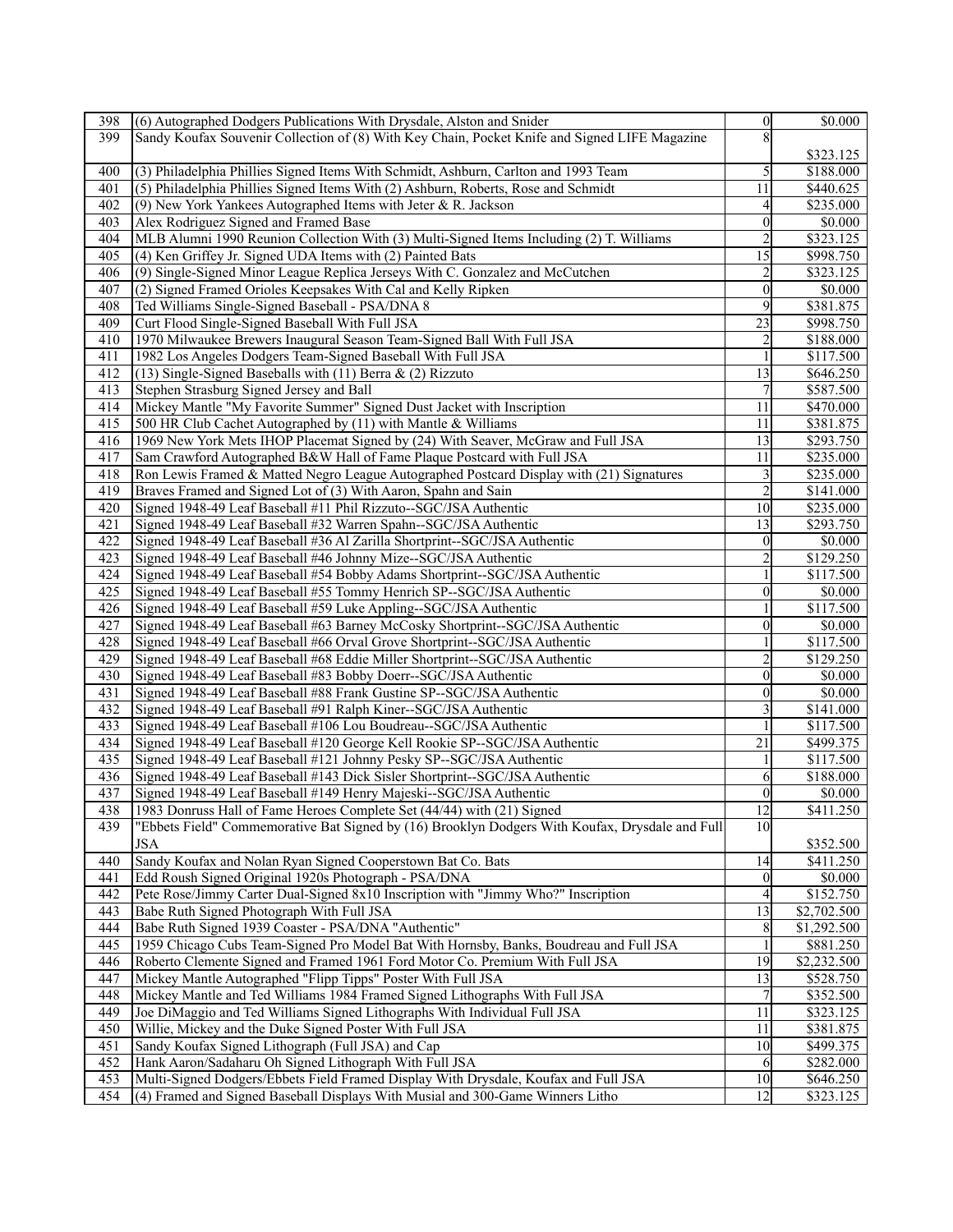| 455 | Sandy Koufax Autographed Oversized Stephen Holland Canvas Portrait - Full JSA                 | 16              | \$1,762.500 |
|-----|-----------------------------------------------------------------------------------------------|-----------------|-------------|
| 456 | (3) Autographed Memorable Baseball Moments Displays                                           | $\theta$        | \$0.000     |
| 457 | 1961 New York Yankees Team Photo with (18) Signatures including Mantle & Maris--Full JSA      | 13              | \$1,057.500 |
| 458 | Jeter/Wells Signed 8x10 Photoshopped Image With Ruth                                          | 6               | \$293.750   |
| 459 | Babe Ruth Framed Cut Signature With Full JSA                                                  | 15              | \$1,880.000 |
| 460 | (45) Signed Yellow Hall of Fame Plaque Postcards With Paige and (3) Koufax                    | 16              | \$940.000   |
| 461 | Autographed 1955 Bowman #202 Mickey Mantle - SGC Authentic                                    | 6               | \$499.375   |
| 462 | Mickey Mantle/Roger Maris Signed Framed Cards Display With Full JSA                           | 9               | \$499.375   |
| 463 |                                                                                               | 12              | \$470.000   |
|     | (43) Baseball Hall of Famers/MVPs Signed Cards With T. Williams and Reese                     |                 |             |
| 464 | (52) 1950-1983 Autographed Baseball Card Collection With (38) Hall of Famers                  | 15              | \$646.250   |
| 465 | 1961 World Series Signed Card Display of (8) With Mantle, Mazeroski and Full JSA              | 10              | \$528.750   |
| 466 | (57) 1950s-1980s Autographed Baseball Cards With (36) Hall of Famers                          | 11              | \$587.500   |
| 467 | 1982-1991 Donruss Diamond Kings Group of (160) Signed Cards with Several Hall of Famers       | $\overline{22}$ | \$881.250   |
| 468 | Mickey Cochrane Cut Signature - SGC/JSA Authentic                                             | 8               | \$258.500   |
| 469 | Thurman Munson Cut Signature JSA/SGC Authentic with Full JSA                                  | 12              | \$1,527.500 |
| 470 | Rogers Hornsby Framed, Signed Index Card                                                      | 11              | \$499.375   |
| 471 | Jackie Robinson Framed Cut Signature With Full JSA                                            | 13              | \$881.250   |
| 472 | Al Simmons Cut Signature                                                                      |                 | \$235.000   |
| 473 | (3) PSA or JSA Slabbed Signed Index Cards With Frick, Giles and Veeck                         | 6               | \$282.000   |
| 474 | Framed 1956 Sporting News Display With (5) Signed Index Cards Including O'Malley, Snider and  |                 |             |
|     | Alston                                                                                        |                 | \$440.625   |
| 475 | (9) Autographed Index Cards with Koufax and Williams - All Slabbed                            | 6               | \$411.250   |
| 476 | Baseball Hall of Famers/Stars Framed Cut Signature Lot of (9) With Early Musial               |                 | \$176.250   |
| 477 | (17) Deceased Baseball Hall of Famers Signed Index Cards - All PSA 9                          | 5               | \$470.000   |
| 478 | (21) Baseball Hall of Fame Signed Index Cards--Each PSA/DNA 9                                 | $\overline{c}$  | \$381.875   |
| 479 | (27) Autographed Hall of Fame Yellow Plaque Postcards & Baseball Cards with Mantle            | 13              | \$558.125   |
| 480 | (29) Signed Baseball Index Cards & Flats with DiMaggio & E. Howard                            | 19              | \$646.250   |
|     |                                                                                               |                 |             |
| 481 | (31) Autographed Flats with Mickey Mantle                                                     | 8               | \$246.750   |
| 482 | Autographed Baseball Postcard Collection of (42) With Aaron, Koufax and Mantle                | 11              | \$1,057.500 |
| 483 | Roger Maris Signed Photo With Full JSA                                                        | 15              | \$881.250   |
| 484 | Joe DiMaggio Signed Framed 16x20 Photograph - Steiner                                         |                 | \$199.750   |
| 485 | Satchel Paige/Bob Feller Signed and Framed Photo With Full JSA                                | 10              | \$352.500   |
| 486 | (3) Baseball "Famous Rivalries" Signed and Framed Photos With Brett, Fisk and Jeter           | 16              | \$528.750   |
| 487 | Norm Cash Single-Signed 1960s Bat With Full JSA                                               | 3               | \$352.500   |
| 488 | Ted Williams Autographed LE (33/41) Stat Bat with Green Diamond Hologram and Cert.            | 30              | \$2,350.000 |
| 489 | Cooperstown Bat Signed by (41) With Koufax, Musial and T. Williams - Full JSA                 | 21              | \$822.500   |
| 490 | Hall of Fame Bat Signed by (20) With Mays, T. Williams and Full JSA                           | 13              | \$528.750   |
| 491 | Current Stars Single-Signed Baseball Bat Lot of (11) With Jennings and McCutchen              | 3               | \$352.500   |
| 492 | (4) Multi-Signed Team Bats With Dodgers, Mets, Yankees and Cards - Includes Murray and Musial | 9               | \$381.875   |
| 493 | (6) Autographed Store Model Bats With Multi-Signed Hall of Famer Bat                          | 12              | \$470.000   |
| 494 | (142) Baseball Autographed 8x10 Photographs with (30) Hall of Famers including Mantle         | 22              | \$1,292.500 |
| 495 | Mid-1960s Mickey Mantle Professional Model "Spline" Bat With Full PSA/DNA                     | $\overline{0}$  | \$0.000     |
| 496 | Dizzy Dean Autographed Vintage Spalding Pro Model Glove With Full PSA/DNA                     |                 | \$1,762.500 |
| 497 | Cal Ripken, Jr. Game-Worn 1996 Baltimore Orioles Home Jersey                                  | 20              | \$1,880.000 |
| 498 | 1989-1990 Senior Baseball League Game-Worn Lot With Caps & Jackets                            | $\Omega$        | \$0.000     |
| 499 | John Smoltz 2007 Atlanta Braves Signed, Game-Worn Home Jersey                                 | 25              | \$1,175.000 |
|     |                                                                                               | $\theta$        |             |
| 500 | Walt Alston 1960s Game-Worn Los Angeles Dodgers Jacket                                        |                 | \$0.000     |
| 501 | Lou Brock 1970s Signed Game-Worn St. Louis Cardinals Jacket                                   |                 | \$881.250   |
| 502 | 1960s Cincinnati Reds Game-Worn Jacket                                                        | 16              | \$2,937.500 |
| 503 | 1970s Montreal Expos Batting Helmet Signed by G. Carter/S. Rogers                             | 8               | \$411.250   |
| 504 | Roger Maris 1961-1967 Team Index Bat - MEARS A6                                               |                 | \$381.875   |
| 505 | Joe Pepitone 1971-1972 Game-Used Bat With Full PSA/DNA                                        | 11              | \$499.375   |
| 506 | Brian McCann 2007 Atlanta Braves Signed Game-Worn Batting Practice Jersey                     |                 | \$188.000   |
| 507 | Bobby Cox 2007 Atlanta Braves Game-Worn Road Jersey                                           | 19              | \$558.125   |
| 508 | (4) 2010 Baltimore Orioles Game-Worn Spring Training Jerseys                                  | $\theta$        | \$0.000     |
| 509 | (11) 2001 MLB Futures Game Signed Game-Worn Jerseys                                           |                 | \$499.375   |
| 510 | Jeff Blauser and Javy Lopez 1990s Game-Worn Jersey/Game-Used Bat Lot of (4)                   | 15              | \$411.250   |
| 511 | 1950s-1970s Game-Worn Baseball Apparel                                                        |                 | \$176.250   |
| 512 | Chase Utley 2001 Futures Game Signed Game-Worn USA Jersey                                     | 29              | \$2,467.500 |
|     |                                                                                               |                 |             |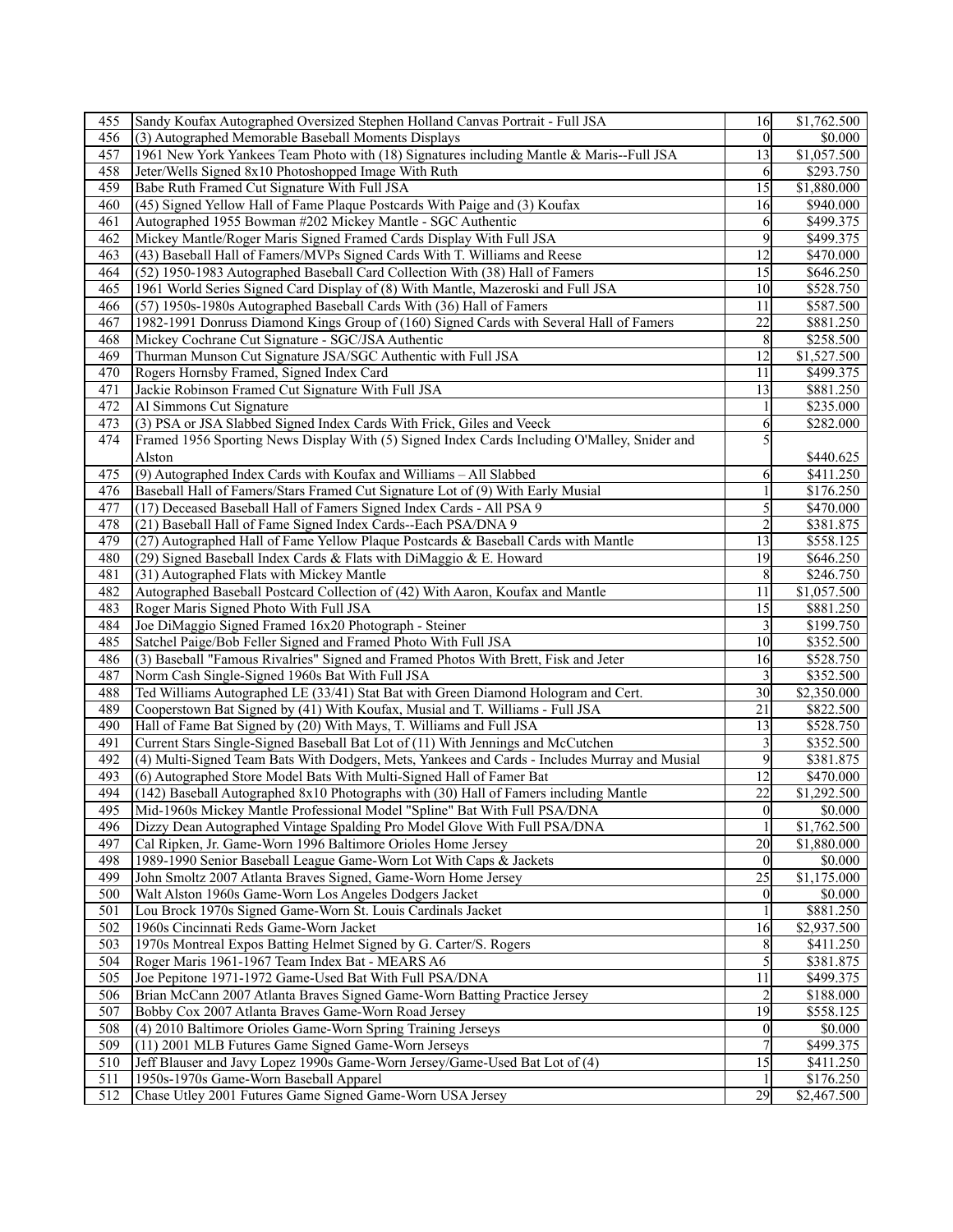| 513              | Adam Dunn 2001 Futures Game Signed Game-Worn USA Jersey                                  | $\overline{4}$  | \$211.500   |
|------------------|------------------------------------------------------------------------------------------|-----------------|-------------|
| 514              | Jay Bruce 2007 Signed Game-Worn Cleats                                                   | $\theta$        | \$0.000     |
| 515              | 1970s-1980s Texas Rangers Warm-Up Jacket                                                 | 0               | \$0.000     |
| 516              | Bill "Moose" Skowron 1951-1952 Professional Model Bat With Full PSA/DNA                  | 6               | \$499.375   |
| 517              | Tony Kubek 1961-1963 Game-Used Bat With Full PSA/DNA                                     | 12              | \$1,116.250 |
| 518              | Robin Yount 1977 Signed Game-Used Bat - PSA/DNA GU-8.5                                   | 24              | \$1,527.500 |
| 519              | Carl Yastrzemski 1980-1983 Professional Model Bat With Full PSA/DNA                      | 1               | \$235.000   |
| 520              | Rickey Henderson 1981-1982 Signed Professional Model Bat With Full PSA/DNA               | 1               | \$235.000   |
| 521              | Joe Morgan 1982 Game-Used Bat With Full PSA/DNA                                          | 7               | \$440.625   |
| 522              | Tim Raines 1983 Signed Game-Used Bat With Full PSA/DNA                                   | 3               | \$258.500   |
|                  |                                                                                          | $\overline{0}$  |             |
| 523              | Rod Carew 1984-1985 Spring Training Game-Used Bat With Full PSA/DNA                      |                 | \$0.000     |
| 524              | Wade Boggs 1986 Signed Professional Model Bat With Full PSA/DNA                          | $\theta$        | \$0.000     |
| 525              | 1986 Tony Gwynn Professional Model Bat With Full PSA/DNA                                 |                 | \$235.000   |
| 526              | George Brett 1986-1989 Professional Model Bat With Full PSA/DNA                          | 0               | \$0.000     |
| 527              | Andre Dawson 1993-1994 Signed Game-Used Bat With Full PSA/DNA                            |                 | \$282.000   |
| 528              | (5) Boston Red Sox 1980s Pro Model Bats With Autographed Jim Rice                        | 3               | \$199.750   |
| 529              | Marcel Pronovost 1960s Game-Used Stick With Full Photo LOA                               | $\overline{4}$  | \$141.000   |
| 530              | (8) Game-Used Hockey Sticks With Francis, Jagr and Trottier                              | 3               | \$258.500   |
| 531              | (6) Riddell Full-Size NFL Helmets with (4) Game-Used                                     | 9               | \$381.875   |
| 532              | John Elway 1994 Game-Worn Broncos Throwback Road Jersey                                  | 11              | \$1,410.000 |
| 533              | Bobby Hull 1960s Signed Game-Used "Banana Blade" Stick With Full Rich Ellis and JSA LOAs |                 | \$998.750   |
| 534              | Terrell Davis 1997 Denver Broncos Game-Worn Road Jersey                                  | $\overline{7}$  | \$940.000   |
| 535              | Ernie Grunfeld 1982-83 Signed Game-Worn New York Knicks Road Jersey                      | 8               | \$470.000   |
| 536              | Magic Johnson Signed Team-Issued 1991-92 Los Angeles Lakers Road Jersey                  | 11              | \$381.875   |
| 537              | 1927 W560 SGC Graded Complete Football Set of (7/7) With SGC 88 Strong                   | 6               | \$246.750   |
| 538              | 1950 Bowman Football Complete Set of (144/144) Cards                                     | 20              | \$2,467.500 |
| 539              | 1953 & 1955 Bowman Football Complete Sets                                                | 13              | \$1,116.250 |
| 540              | 1955 Bowman Football Complete Set (160/160) with (215) Duplicates                        | 21              | \$1,997.500 |
| 541              | 1956 Topps Football Complete Set (120/120) with Checklist                                | 11              | \$763.750   |
| 542              | 1957 Topps Football Complete Set (154/154)--Sharp                                        | 18              | \$1,880.000 |
| 543              | 1964 Philadelphia Gum Football Uncut Sheet with Many Stars & HOFers                      | 15              | \$1,527.500 |
| 544              | 1965 Coke Caps CFL (French) Near Set (215/230) with Kapp                                 | 3               | \$381.875   |
| 545              |                                                                                          | 10              | \$411.250   |
|                  | 1960-1969 PSA Graded Football Lot of (96) With J. Brown, Namath and Unitas               |                 |             |
| 546              | 1970-1989 PSA Graded Football Collection of (84) With (6) Unitas and PSA 8 Payton RC     | 10              | \$763.750   |
| 547              | $(10,000+)$ 1966-1984 Mostly Football Card Collection with $(11)$ Largent RC             | 19              | \$1,057.500 |
| 548              | (13,800+) 1955-1980s Football Singles Collection with Many Stars                         | 11              | \$763.750   |
| 549              | 1948 Kellogg's Pep Complete SGC Graded Football Set (5/5) - All SGC 40-80                | 1               | \$176.250   |
| 550              | (34) 1948-1952 Exhibit Football Singles with Several Hall of Famers including Baugh      | $\overline{19}$ | \$587.500   |
| 551              | (5) 1952 Bowman Large Football PSA Graded Cards with NM 7 Bednarik SP                    | 10              | \$440.625   |
| 552              | 1954 Bowman Football Complete Set (128/128)                                              | 21              | \$1,527.500 |
| 553              | 1948-1959 PSA Graded Football Lot of (81) With Hall of Famers                            | 9               | \$528.750   |
| $\overline{554}$ | 1958 & 1959 Topps Football Complete Sets                                                 | $\overline{12}$ | \$763.750   |
| 555              | (14) 1957-1961 Topps & Fleer Football PSA 7-8 Graded Stars with Brown & Unitas           | $\overline{10}$ | \$646.250   |
| 556              | 1961 Nu-Card Football Complete Set (80/80) with (19) Unopened Packs                      | 16              | \$822.500   |
| 557              | 1961 & 1962 Topps Football Partial Sets with (173) Extras                                | 11              | \$323.125   |
| 558              | 1962 Topps Football Complete Set (176/176)                                               | 14              | \$881.250   |
| 559              | (10) 1962 Topps Football High-Grade Singles with (4) PSA                                 | 11              | \$440.625   |
| 560              | 1966 Philadelphia Football Complete Set (198/198) with (13) PSA Graded                   | 24              | \$1,175.000 |
| 561              | 1971 Sargeant Promotions CFL Complete Set of (225) Stamps in Sheets—Theismann RC         | 3               | \$282.000   |
| 562              | (3175+) 1971 Topps Football Singles from Vending with Many Stars                         | 28              | \$2,467.500 |
| 563              | (49) 1952-1984 Football PSA Graded Stars with Waterfield--Sharp                          |                 | \$411.250   |
| 564              | (200) 1982 Topps #486 Ronnie Lott Rookie Cards                                           | 12              | \$646.250   |
| 565              | Baltimore Colts Collection with Unitas Signed Full-Size Helmet                           | 15              | \$998.750   |
| 566              | Football Autograph Collection With SMU Helmet and (154) Signed Heisman Trophy Cards      | 20              | \$1,997.500 |
| 567              | (11) Multi-Signed Philadelphia Eagles Helmets With McNabb and R. White                   | 8               | \$528.750   |
| 568              | (42) Philadelphia Eagles Signed Mini-Helmets With Bednarik, McNabb and T. Owens          | 6               | \$470.000   |
| 569              | Johnny Unitas & Peyton Manning Signed Full-Size Helmet with Full JSA                     | $\overline{21}$ | \$763.750   |
| 570              |                                                                                          |                 | \$293.750   |
|                  | (3) Multi-Signed Pro Football Hall of Fame Helmets With Baugh and Mackey                 | 11              |             |
| 571              | (3) Single-Signed & Game-Used Riddell NFL Helmets with Jurgensen & Namath--Full JSA      | 6               | \$499.375   |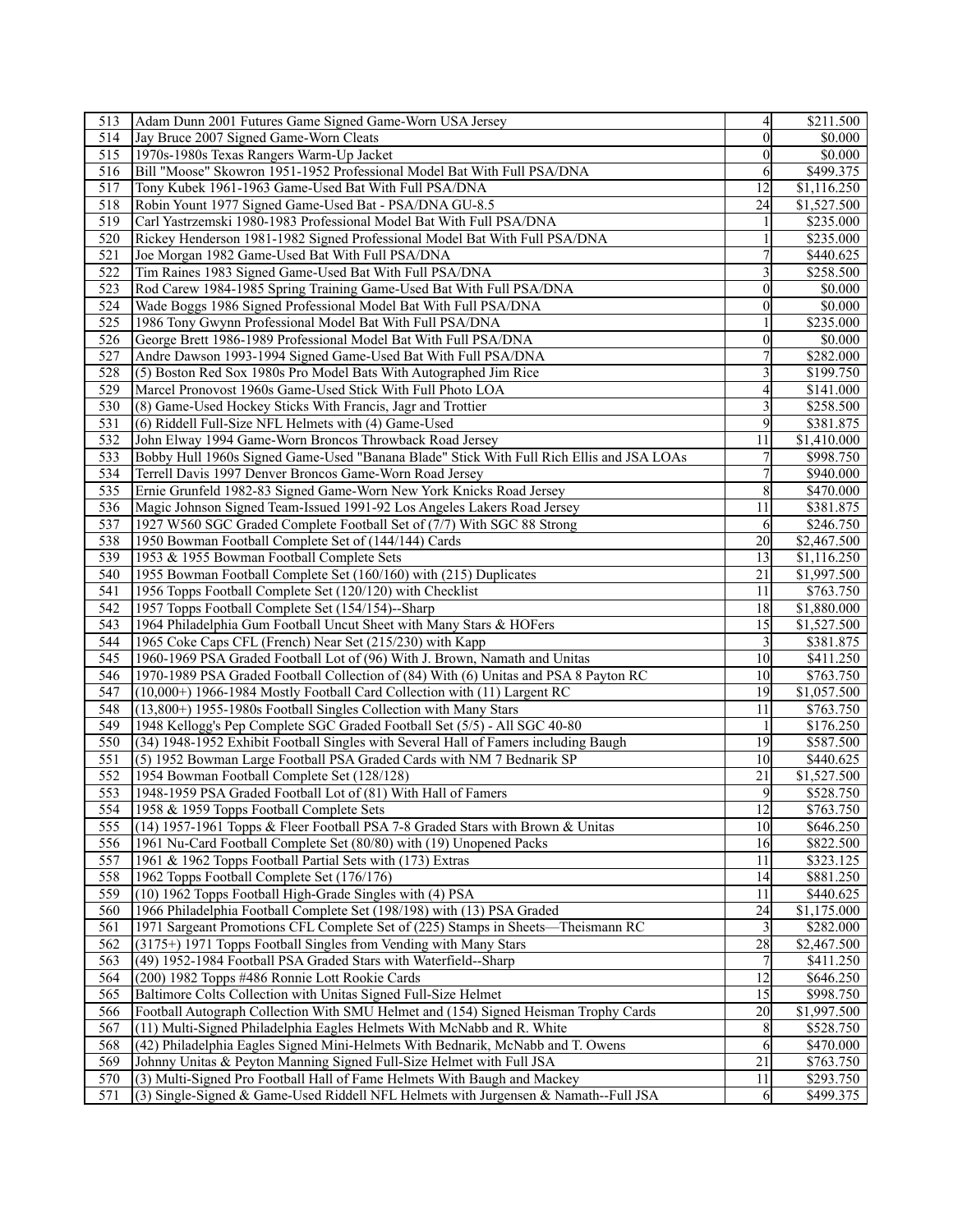| 572              | (4) Multi-/Single-Signed Full-Size Football Helmets with Marino & Montana                   | 17               | \$763.750              |
|------------------|---------------------------------------------------------------------------------------------|------------------|------------------------|
| 573              | (4) Baltimore Colts and Ravens Multi-Signed Full Size Helmets                               | 6                | \$293.750              |
| 574              | (9) Signed Football Helmets With Full-Size Aikman and Sayers Mini                           | 11               | $\overline{$499.375}$  |
| 575              | (10) Philadelphia Eagles Full-Size Single-Signed Helmets With Owens and (2) McNabb          | 15               | \$587.500              |
| 576              | (12) Autographed Full-Size Football Helmets With R. Lewis, B. Sanders and J. Rice           | 13               | $\overline{1,057.500}$ |
| 577              | (18) Signed Football Mini Helmets With Simpson, Gifford and Berwanger                       | 12               | \$705.000              |
| 578              | (32) Single- and Multi-Signed Football Mini-Helmets With Several Hall of Famers             | 9                | \$440.625              |
| 579              | (2) Hall of Famer Signed Footballs With Single-Signed Namath and Kansas City Chiefs Greats  | 3                | \$199.750              |
| 580              | (3) Autographed Football Items With Marino And Elway                                        | 14               | \$440.625              |
| 581              | (4) Autographed Football Items With Unitas Football and Montana Jersey                      | 12               | \$470.000              |
| 582              | New York Giants Signed Collection With (2) Taylor, (2) Simms, Parcells and Bavaro           | 6                | \$270.250              |
| 583              | (13) Autographed Football Items With J. Rice and Bednarik                                   | $\overline{7}$   | \$528.750              |
| 584              | (14) Football Autographed First Day Covers with Payton, Brown, Bradshaw and Marino          | 10               | \$323.125              |
| 585              | (30) Football Autographed Cachet and Index Card lot with Unitas and Payton                  | 12               | \$822.500              |
| 586              | (41) 1960s-1990s Joe Namath Collection with (7) Signed                                      | $\overline{22}$  | \$705.000              |
| 587              | Vintage College Football Bowl/All-Star Game Program Lot of (44)                             | 16               | \$763.750              |
| 588              |                                                                                             | $\overline{29}$  | \$2,350.000            |
|                  | 1927-1979 College Football Game Day Program Lot of (358)                                    |                  |                        |
| 589              | 1946-1979 Pro Football Program Lot of (173)                                                 | 16               | \$646.250              |
| 590              | 1950s-1970s College and Pro Football Media Guide Collection of (171)                        | 16               | \$998.750              |
| 591              | 1950-1967 Professionally Bound College and Pro Football Annual Publications                 | $\overline{2}$   | \$176.250              |
| 592              | (26) Super Bowl Seat Cushions - Many With Gift Pouches                                      | 12               | \$499.375              |
| $\overline{593}$ | (6) PSA graded Super Bowl Ticket Stubs                                                      | 7                | \$323.125              |
| 594              | (7) PSA Graded Super Bowl Ticket Stubs                                                      | 3                | \$352.500              |
| 595              | 1940 NFL Championship Program From 73-0 Game                                                | 14               | \$940.000              |
| 596              | December 7, 1941 Washington Redskins Program - Pearl Harbor Day                             |                  | \$293.750              |
| 597              | 1942 NFL Championship Program                                                               | 14               | \$1,175.000            |
| 598              | (15) 1938-1942 Washington Redskins Game Day Programs                                        | 15               | \$881.250              |
| 599              | (71) 1957-1973 National Football League Game Programs                                       | 15               | \$940.000              |
| 600              | 1970s Pittsburgh Steelers Legends Full-Size Helmet with (10) Signatures--Full JSA           | 16               | \$528.750              |
| 601              | Joe Namath Signed Football and Full-Size Jets Helmet                                        | 16               | \$499.375              |
| 602              | (2) Roger Staubach Framed & Matted 11x14 Photographs                                        | 3                | \$141.000              |
| 603              | (3) Autographed College Football Jerseys With Plunkett, Orakpo and Kazmaier                 | 6                | \$211.500              |
| 604              | (3) Single-Signed Walter Payton Footballs with Steiner                                      | 19               | \$1,762.500            |
| 605              | Long Island Athletic Club Awards Program signed by Unitas                                   | 1                | \$117.500              |
| 606              | 1926 Panoramic Army/Navy Photograph from the Formal Dedication of Solider Field             | 17               | \$411.250              |
| 607              | (171) 1953-54 Carling Beer Cleveland Browns Promotional Photos with Graham                  | 15               | \$646.250              |
| 608              | 1991 NFL Championship "12th Man" Washington Redskins Ring                                   | 14               | \$282.000              |
| 609              | 1958 Baltimore Colts Celebration Laminated Plaque with (27) Cards                           |                  | \$129.250              |
| 610              | (5) 1977 Topps Mexican Football Cards with Payton                                           | 8                | \$270.250              |
| 611              | (35) 1980-1987 Topps Football Unopened Wax/Cello/Rack Group with (5) 1986 Cello             | $\overline{7}$   | \$211.500              |
| 612              | (66) 1952-1973 Basketball Shoebox Collection with Mikan                                     | 17               | \$528.750              |
| 613              | (10) 1976-77 Topps Basketball Complete Sets                                                 | $\overline{23}$  | \$1,116.250            |
| 614              | 1971-1987 Basketball Sets & Singles Collection of (70) with Jordan & Maravich               | 6                | \$282.000              |
| 615              | 1978-79 Topps Basketball Sealed Vending Case                                                | 21               | \$2,115.000            |
| 616              | (10) 1987-88 Fleer Basketball Complete Sets with Stickers                                   | 15               | \$881.250              |
| 617              | 1987-88 Fleer Basketball Wax Box of (36) Packs                                              | 20               | \$940.000              |
| 618              | (20) 1988-89 Fleer Basketball Complete Sets with Stickers                                   | 14               | \$940.000              |
| 619              | Vintage Basketball Publication Lot of (130) With Baltimore Bullets and Sporting News Guides | $\boldsymbol{0}$ | \$0.000                |
| 620              | 1973 USA vs. USSR Multi-Signed Basketball Program with (12) Signatures-Full JSA             |                  | \$176.250              |
| 621              | Lakers "Legends" Lithograph Signed by (5) With Chamberlain and Full JSA                     | 19               | \$763.750              |
| 622              | NBA Legends Multi-Signed Basketball by Jordan, Bird, Johnson, Robertson & Russell - UDA/PSA | 11               | \$998.750              |
| 623              | Portland Trailblazers Memorabilia and Autograph Collection With Photos, Ball and Jerseys    | $\theta$         | \$0.000                |
| 624              | (50) Basketball Autographed Flats with Many Hall of Famers $\&$ (2) Wooden                  | 10               | \$381.875              |
| 625              | Michael Jordan Single-Signed Wizards Jersey with Sept. 11th Patch #63/275 with UDA          | 15               | \$499.375              |
| 626              | Chamberlain and Russell Dual Signed Framed Display With Full JSA                            | 5                | \$223.250              |
| 627              | (2) 1967-1971 NBA All-Star Game Ticket Stubs                                                | $\overline{c}$   | \$129.250              |
| 628              | 1954-55 Topps Hockey Complete Set (60/60) with (8) PSA Graded                               | 14               | \$1,116.250            |
| 629              | (19) 1912-1972 Hockey Type Collection with (11) PSA including Howe & Sawchuk                | 19               | \$881.250              |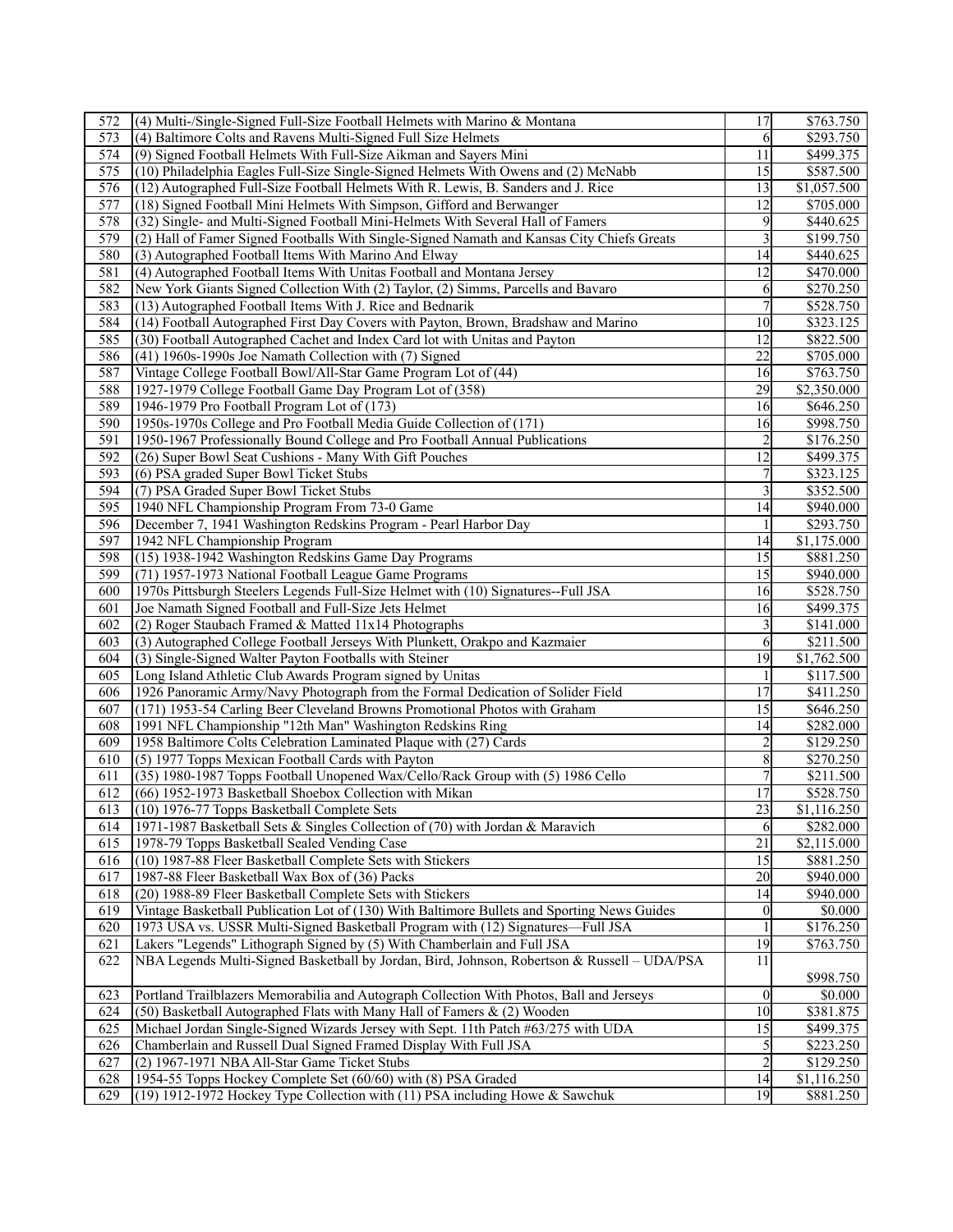| 630 | 1965-66 Topps Hockey #31 Gerry Cheevers Rookie SGC 96--None Better                                | 14                      | \$763.750                |
|-----|---------------------------------------------------------------------------------------------------|-------------------------|--------------------------|
| 631 | 1968-69 Topps Hockey Complete Set of (132) Cards                                                  | 9                       | \$587.500                |
| 632 | (770+) 1953-1990s Hockey Shoebox Collection with (3) Complete/Near Sets                           | 9                       | \$528.750                |
| 633 | (200) 1981-82 Topps Hockey #16 Wayne Gretzky Cards                                                | 8                       | \$499.375                |
| 634 | (300) 1989-90 O-Pee-Chee Hockey #113 Joe Sakic Rookie Cards                                       | 5                       | \$323.125                |
| 635 | (132) 1965-2010 Montreal Canadiens & Toronto Maple Leafs Publications                             | 6                       | \$270.250                |
| 636 | Hockey Hall of Fame Framed Photo Signed by (38) With Beliveau, Howe and Full JSA                  | 13                      | \$587.500                |
| 637 | 1980 "Miracle On Ice" Team-Signed Framed Photo With Full JSA                                      | 17                      | \$705.000                |
| 638 | 1980 Team USA "Miracle on Ice" Framed Display Signed by (19) With Full JSA                        | 13                      | \$381.875                |
| 639 | (3) Framed $\&$ Autographed Hockey Items with (2) Miracle on Ice                                  | 17                      |                          |
|     |                                                                                                   | 12                      | \$1,527.500<br>\$998.750 |
| 640 | (3) Hockey Hall of Famer Signed Jerseys With Gretzky, Lemieux and Messier                         |                         |                          |
| 641 | (19) 1971-1981 Topps/OPC PSA Graded Hockey Stars with Gretzky Rookie                              | 9                       | \$293.750                |
| 642 | Muhammad Ali 1976 Handwritten, Signed Poem With Full JSA                                          | 23                      | \$2,937.500              |
| 643 | (7) 1890s-1980s Boxing Souvenirs & Collectibles with Ali Effanbee Doll                            | 20                      | \$822.500                |
| 644 | (383) 1931-2009 The Ring Magazine Collection                                                      | 9                       | \$822.500                |
| 645 | $(2300+)$ Professional Wrestling Treasure Chest with $(400+)$ Autographs                          | 12                      | \$881.250                |
| 646 | 1919 Willard vs. Dempsey World Heavyweight Championship Full Ticket                               | 13                      | \$352.500                |
| 647 | (66) 1920s Mostly Boxing Strip Cards with (5) Dempsey                                             | 1                       | \$235.000                |
| 648 | Rocky Marciano Cut Signature With Full JSA                                                        | 9                       | \$528.750                |
| 649 | (4) Autographed Boxing Gloves with Ali, Jones Jr., Leonard and Bowe                               | 16                      | \$528.750                |
| 650 | Muhammad Ali Collection of (7) with (2) Single-Signed Boxing Gloves                               | 22                      | \$1,410.000              |
| 651 | (89) 1956-2003 Boxing Match Programs with Duran/Leonard & Tyson                                   | 12                      | \$352.500                |
| 652 | (300+) Vintage-to-Modern Boxing Photographs with Ali & Tyson                                      | 8                       | \$293.750                |
| 653 | (209) 1939-2003 Boxing Publications with Ali & Marciano                                           | 3                       | \$258.500                |
| 654 | 2008 Topps Baseball Series 2 Zachary Taylor/Lewis Cass Cut Signature Booklet--#1/1                | 10                      | \$3,525.000              |
| 655 | (638) Modern Multi-Sport Certified Auto/Game-Used/Insert Collection                               | 20                      | \$822.500                |
| 656 | (8) 1999 Upper Deck A Piece of History 500 Home Run Club Game-Used Bat Cards with Ruth SP         | 20                      | $\overline{1,}410.000$   |
| 657 | (41) Modern Football Certified Auto/Game-Used/Singles Group                                       | 7                       | \$246.750                |
| 658 |                                                                                                   | 11                      |                          |
|     | $(560+)$ 1960-Current Multi-Sport Singles with Many Modern Inserts                                |                         | \$411.250                |
| 659 | 2007 Playoff National Treasures Benjamin Harrison Cut Signature #3/5                              | 10                      | \$499.375                |
| 660 | Multi-Sport Patch/Rookie and Autographed Card Lot                                                 | 17                      | \$646.250                |
| 661 | (135+) 1900s-1980s Multi-/Non-Sport Treasure Chest with Bell Brand Rams                           | 16                      | \$763.750                |
| 662 | (195) 1950-1986 Baseball & Football Singles Group & (4) Complete/Near Sets                        | 16                      | \$587.500                |
| 663 | (1095+) 1909-1990 Multi-Sport Collection with Several Stars & Types--Loaded                       | 17                      | \$2,115.000              |
| 664 | (308) 1981-2008 Multi-Sport Complete Sets & (9) Wax Boxes                                         | 13                      | \$822.500                |
| 665 | (12,300+) 1954-1990s Multi-/Non-Sport Shoebox Collection with Many Stars                          | 11                      | \$558.125                |
| 666 | 1952 Wheaties Near Set (56/60) with Advertisement                                                 | 12                      | \$499.375                |
| 667 | (16) 1957-1972 Baseball & Football PSA Graded Stars with Aaron & Koufax                           | 14                      | \$646.250                |
| 668 | (425+) 1949-1976 Baltimore & Washington Multi-Sport Singles Group                                 | 8                       | \$323.125                |
| 669 | (9) 1964-1979 Multi-Sport Graded Wax Pack Group                                                   | 15                      | \$558.125                |
| 670 | (50) 1926-1996 Multi-Sport Grouping with 1926 Exhibits Ruth (SGC 20)                              | 18                      | \$470.000                |
| 671 | (548) 1964-1971 Multi-Sport Coke Caps-Loaded with Stars                                           | $\mathbf{Q}$            | \$352.500                |
| 672 | (7) 1970-1979 Topps Multi-Sport Complete Sets with 1970-71 Basketball                             | $\overline{22}$         | \$881.250                |
| 673 | 1982 Topps Baseball Cello Box & 1984 Topps Football Wax Box                                       | 9                       | \$470.000                |
| 674 | (47) 1969-1989 Multi-/Non-Sport Complete & Near Sets                                              | $\overline{c}$          | \$188.000                |
| 675 | (28) 1970-Modern Multi-Sport Graded Grab Bag with Rookies & Stars                                 | 12                      | \$411.250                |
| 676 | (79) 1985-2004 Multi-Sport Complete Set & Wax Items with (2) 1986 Topps Football Sets             | 7                       | \$293.750                |
| 677 | (430+) 1962-1979 Multi-Sport American Tract Society & Sportscaster Collection                     | 1                       | \$117.500                |
| 678 | 1977-1979 Sportscaster Group of (1300+) with Many Stars                                           | 12                      | \$411.250                |
| 679 | 1937-2011 Multi-Sport Ticket and Stub Lot of (50) With (4) World Series                           |                         | \$117.500                |
| 680 | (2) Joe Montana and (2) Magic Johnson Autographed "Statballs"                                     | 21                      |                          |
| 681 |                                                                                                   | 14                      | \$646.250                |
|     | (6) Multi-Sport Oversized UDA Cards with (3) Autos Including (2) Bryant & Jordan                  |                         | \$587.500                |
| 682 | Multi-Signed Washington Redskins Display & Sugar Ray Leonard Signed Print                         | $\overline{\mathbf{c}}$ | \$129.250                |
| 683 | 1955 Philadelphia Athletes Multi-Signed Program with (11) Signatures including Chamberlain--Full  | $\overline{2}$          |                          |
|     | <b>JSA</b>                                                                                        |                         | \$188.000                |
| 684 | Multi-Sport Autographed Index Card and Cachet Lot of (24) with Ali, Wooden and Hogan              | 8                       | \$381.875                |
| 685 | (42) Multi-Sport Autographed Items with Many Hall of Famers                                       | 10                      | \$323.125                |
| 686 | 1925-1990 Sport and Non-Sport Publication Lot of (23) With 1961 Presidential Inauguration Program | 3                       |                          |
|     |                                                                                                   |                         | \$199.750                |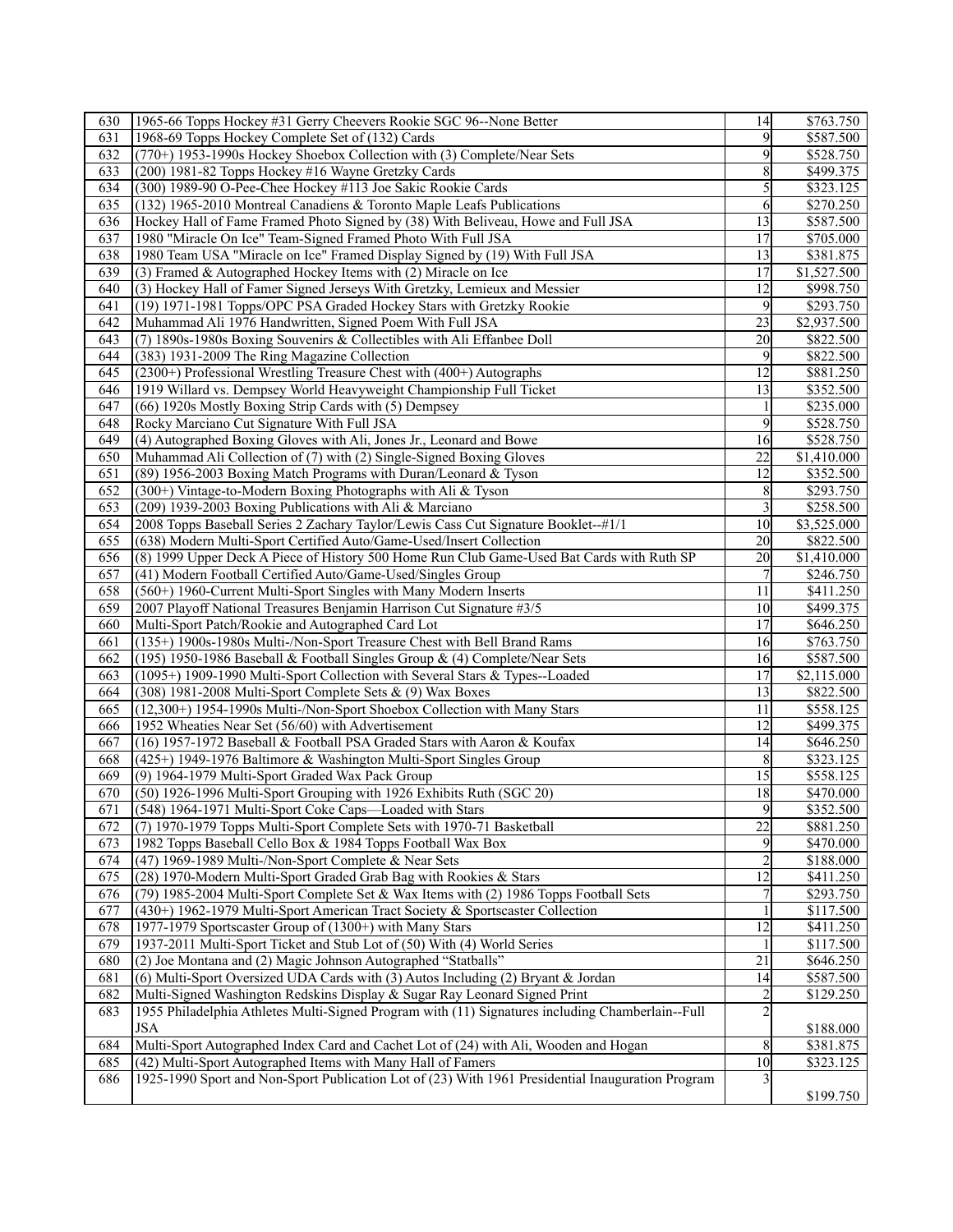| 687              | (88) 1937-1996 Multi-Sport Annual Guides with Vintage Baseball & NHL                      | 4               | \$270.250             |
|------------------|-------------------------------------------------------------------------------------------|-----------------|-----------------------|
| 688              | (176) 1950-2003 Multi-Sport Yearbooks & Programs with World Series & Super Bowl           | 4               | \$381.875             |
| 689              | Gil Hodges/Weeb Ewbank Signed Baseball With Full PSA/DNA                                  |                 | \$352.500             |
| 690              | Johnny Unitas and Mickey Mantle Signed Framed Displays                                    | 5               | \$470.000             |
| 691              | (3) Multi-Sport Autographed Items with Bird, DiMaggio & Shaq                              | 9               | \$381.875             |
| 692              | $(11)$ Multi-Sport Signed Index Cards with Chamberlain & Unitas – All PSA Authenticated   | 9               | \$705.000             |
| 693              | Multi-Sport Autograph Collection of (7) With Aaron, Namath and (2) Frazier                | 14              | \$1,116.250           |
| 694              | Autographed Book Lot of (15) With Auerbach, (2) B. Russell and D. Smith                   | 12              | \$411.250             |
| 695              | Multi-Sport Autographed Flats Lot of (39) With Ali, Musial and Howe                       | 12              | \$646.250             |
| 696              | Philadelphia Multi-Sport Signed Jersey Lot of (13) With Westbrook and 1980 Phillies       |                 | \$352.500             |
| 697              | 1970s-1980s Multi-Sport Autographed Cards With Musial, Staubach and Abdul-Jabbar          | 10              | \$705.000             |
| 698              | (40) Multi-Sport Signed Cards with 1959 Armour Franks Maris                               | 13              | \$411.250             |
| 699              | Multi-Sport Autograph Collection With Many Hall of Famers                                 | 6               | \$323.125             |
| 700              | Baltimore/Washington, D.C. Autograph Treasure Chest With Ripken, B. Robinson and Monk     | 11              | \$293.750             |
| 701              | First (2) 1954 Sports Illustrated Issues--Very Nice                                       | 7               | \$381.875             |
| 702              | (57) 1950s Multi-Sport Original Type 1 Photographs with Many New York Players             | 3               | \$258.500             |
| $\overline{703}$ | (67) 1900s-1980s Multi-Sport Book & Publication Group with Spalding Guides                | 1               | \$176.250             |
| 704              | Multi-Sport Publication Hoard of (400+)                                                   | 6               | \$258.500             |
| 705              | 2000 Masters Flag Signed by (13) With Nicklaus, Palmer, Woods and Full JSA                | 12              | \$646.250             |
| 706              | 2001 Masters Winner Flag with (24) Signatures including Woods & Nicklaus--Full PSA/DNA    | 10              | \$763.750             |
| 707              | (3) Autographed Golf Flags With Mickelson, Cabrera and 2008 Ryder Cup                     | 6               | \$352.500             |
| 708              | (5) 1901-1930 SGC Graded Golf Singles & (2) Bobby Jones Flip Books                        | 11              | \$352.500             |
| 709              | (3) Golf Legends Signed & Framed UDA Displays with (2) Nicklaus & Woods                   | 15              | \$763.750             |
| 710              | (3) 1938-1961 English Soccer Complete/Near Sets with 1958 A & BC                          | $\overline{0}$  | \$0.000               |
| 711              | (8) Single-Signed Olympic Ice Skates with Fleming                                         | 8               | \$246.750             |
| 712              | (51) NASCAR/Indy Car Signed Photos With (3) Earnhardt, Jr., (9) J. Gordon and Patrick     | 4               | \$381.875             |
| 713              | Arnold Palmer and Jack Nicklaus Signed Lithograph With Full JSA                           | $\overline{12}$ | \$381.875             |
| 714              | 2005 PGA Tour Championship Flag Signed by (28) With Furyk, Singh and Full JSA             | 6               | \$211.500             |
| 715              | Multi-Signed Cycling Helmet with L. Armstrong & LaMond--Full JSA                          | 21              | \$440.625             |
| 716              | 1951 Gibbs-Conner Cleveland Indians Toothpick Holder & Stamp Dispenser                    | 4               | \$223.250             |
| 717              | 1951 Gibbs-Conner Cleveland Indians Chief Wahoo Bank                                      | 3               | \$223.250             |
| 718              | 1954 Gibbs-Conner Cleveland Indians "111 Wins" Bank                                       | $\overline{3}$  | \$199.750             |
| 719              | 1950s Gibbs-Conner Washington Senators Bank                                               | 13              | \$587.500             |
| 720              | (8) 1958-1962 Hartland Baseball Statues with Mantle & Maris                               | 15              | \$998.750             |
| 721              | (6) 1950s-1960s Hartland Plastics "Famous Rider" Horse/Rider Pairings                     |                 | \$352.500             |
| 722              | Multi- and Non-Sport Treasure Chest With Mantle Autograph                                 | 6               | \$470.000             |
| 723              | Baltimore Area Sports Treasure Chest With Vintage Colts and Orioles Publications          | 9               | \$470.000             |
| 724              | Multi-Sport Balance of Collection With (2) J. DiMaggio Autographs and 1948 Leaf Joe Louis | 9               | \$352.500             |
| 725              | Vintage Multi-Sport Game Collection of (20) With 1933 "Bambino"                           | $\overline{0}$  | \$0.000               |
| 726              | (1200+) 1933-1990 Multi-/Non-Sport Singles & Memorabilia Treasure Chest                   | 10              | \$411.250             |
| 727              | Multi-Sport Balance of Collection With Pennants, Mini-Bats and Mays Souvenirs             | 19              | \$440.625             |
| 728              | 1970s-1990s Multi-Sport Treasure Chest of Wax, Sets & Singles                             | 4               | \$270.250             |
| 729              | (330) 1940s-1990s Multi-Sport Treasure Chest with Figures & Bat                           |                 | $\overline{$}211.500$ |
| 730              | High-Grade 1941 R137 Goudey Sky Birds Complete PSA Graded Set (24/24)-+#2 on Registry     | 36              | \$3,231.250           |
| 731              | 1933 R73 Goudey Indian Chewing Gum (Series of 96) Uncut Proof Sheet of (12) Cards         | 6               | \$646.250             |
| 732              | (975+) 1880s-1980s Multi-Sport Treasure Chest with Sets                                   | 10              | \$282.000             |
| 733              | (25) 1880s-1920s United States President Singles with (5) SGC                             |                 | \$176.250             |
| 734              | $(100)$ 1910s-1920s Non-Sport Strip Cards with (4) Lincoln & (3) Washington               |                 | \$235.000             |
| 735              | (140+) 1880s-1930s Non-Sport Tobacco & Trade Card Collection                              | 6               | \$235.000             |
| 736              | 1933 & 1941 National Chicle & Goudey Sky Birds Wrappers                                   |                 | \$141.000             |
| 737              | (8) 1977-1980 Topps Star Wars Wax Packs--All GAI 9 to 9.5                                 | 3               | \$164.500             |
| 738              | 1920s E282 Goudey Oh Boy Complete Set of (30) Cards with Dempsey/Mix                      | $\overline{22}$ | \$3,818.750           |
| 739              | $(116)$ 1933 Goudey Indian Gum & 1933-34 National Chicle Sky Bird Singles                 | 16              | \$587.500             |
| 740              | 1936-37 Gum Inc. G-Men & Heroes of the Law Group of (83) Different                        | 3               | \$352.500             |
| 741              | (4) 1944 Gum Inc. American Beauties Uncut Sheets                                          | 21              | \$822.500             |
| 742              | 1940s Kellogg's, Nabisco & Quaker Airplane Sets & Singles                                 |                 | \$188.000             |
| 743              | 1940s Kellogg's Pep Airplanes Collection with Models                                      | 3               | \$199.750             |
| 744              | 1949 V410 Lowney's Sport Yesterday & To-Day Complete Set (48/48) & Album                  |                 | \$246.750             |
| 745              | (6) 1940s-1950s Non-Sport Airplane Complete/Near Sets with Quaker & Hood Ice Cream        | 5               | \$223.250             |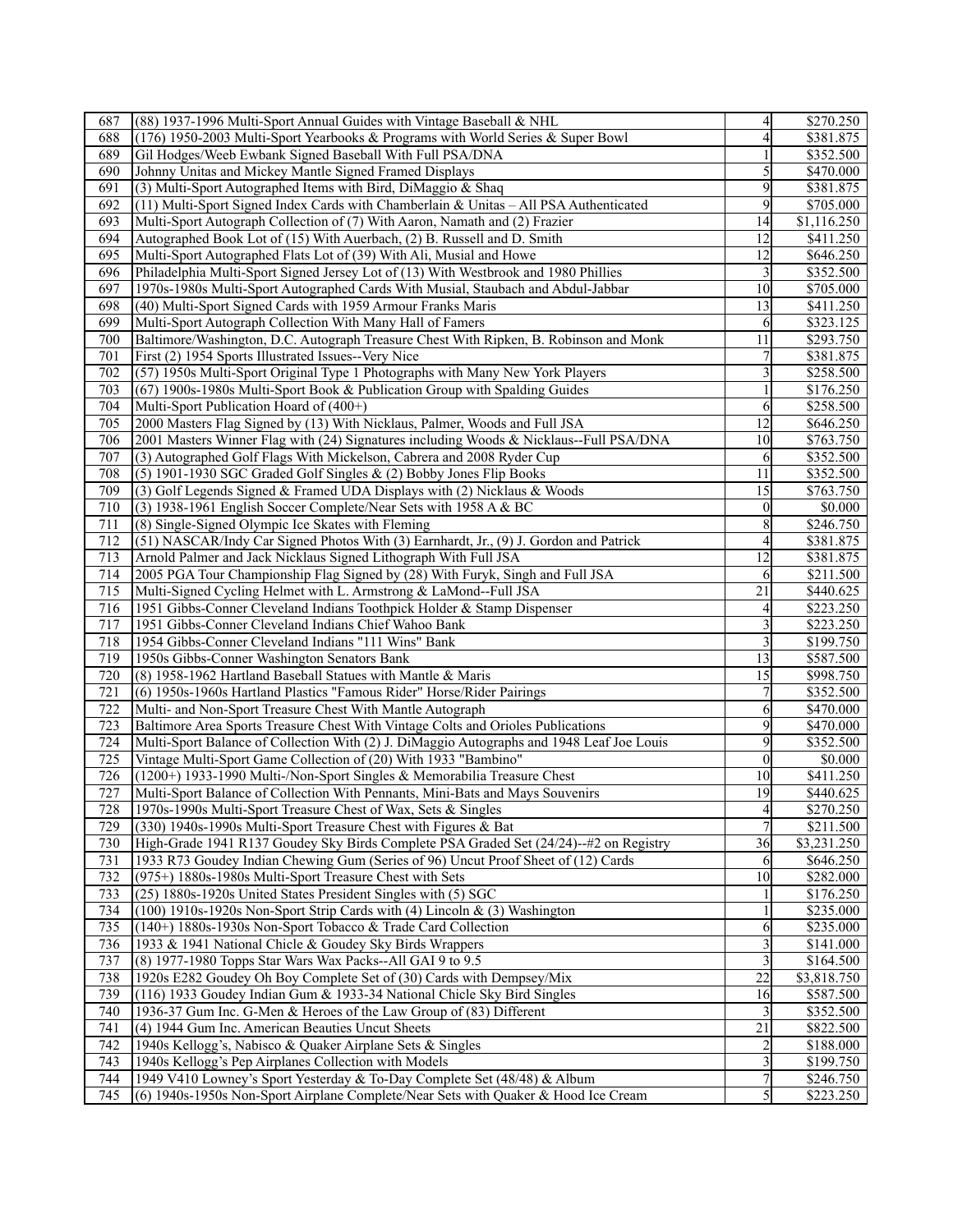| 746              | (21) 1910s-1960s English Tobacco Non-Sport/Soccer Complete Sets                                 | $\,$ 8 $\,$             | \$211.500             |
|------------------|-------------------------------------------------------------------------------------------------|-------------------------|-----------------------|
| 747              | (2) Non-Sport Military Complete Sets with 1954 Bowman Power for Peace                           | $\theta$                | \$0.000               |
| 748              | (6) 1940s-1960s Non-Sport Airplane Cigarette & Food Issue Sets                                  | 5                       | \$223.250             |
| 749              | 1940-1960 Non-Sport Die-Cut & Stamps Group with (5) Complete/Near Sets                          | 6                       | \$235.000             |
| 750              | 1953 Sugar Daddy "Famous Comic Characters" Complete Set (50/50) with Advertisement              | 12                      | \$323.125             |
| 751              | (4) 1950s Oak Manufacturing Premiere Trading Card Sets                                          | 3                       | \$188.000             |
| 752              | 1950-1952 Royal Desserts Movie Stars/Airplanes Lot of (38) With Hope, Kelly and Leigh           | 11                      | \$440.625             |
| 753              | (7) 1952-1954 Topps Look 'N See & Scoops Graded Singles                                         | $\theta$                | \$0.000               |
|                  |                                                                                                 |                         |                       |
| 754              | (473) 1920s-1960s Exhibit/Mutoscope Non-Sports & Baseball Collection                            | 16                      | \$881.250             |
| 755              | (380+) 1890s-1960s Non-Sport Actors & Actresses Collection with Blatz Gum Set                   | 15                      | \$528.750             |
| 756              | (47) 1930s-1962 Non-Sport Graded Cards from (8) Different Sets                                  | 6                       | \$440.625             |
| $\overline{757}$ | (445+) 1952-1962 Non-Sport Shoebox Collection with Fleer Three Stooges Near Set                 | $\overline{13}$         | \$499.375             |
| 758              | 1966 Topps Batman Complete Set Run of (3) Colors                                                | 8                       | \$411.250             |
| 759              | 1969 Coke "Play Big Name Bingo" Caps Complete Set (20/20)                                       | $\boldsymbol{0}$        | \$0.000               |
| 760              | 1950s Art Deco-Style Wooden Theatre Usher                                                       | 2                       | \$352.500             |
| 761              | (7) 1964-1996 Barbie & Elvis Doll Collection with Barbie Goes To College                        | $\mathbf{0}$            | \$0.000               |
| 762              | Thomas Jefferson Signed 5x3 Card - SGC/JSA "Authentic" With Full JSA                            | $\overline{19}$         | \$3,525.000           |
| 763              | Spanish American War Scrapbook with (7) Military Signatures                                     | 12                      | \$1,175.000           |
| 764              | (500+) WWII & Korean War Military Patches, Rank Insignias and Ribbons                           | 11                      | \$646.250             |
| 765              | Laurel and Hardy Dual-Signed Vintage Photo With Full JSA                                        | 6                       | \$881.250             |
| 766              | Marilyn Monroe Signed Check - PSA/DNA "Authentic"                                               | 12                      | \$2,115.000           |
| $\overline{767}$ | (5) 1861-1865 Sealed Liberty Half Dollars                                                       | 4                       | \$223.250             |
| 768              | (8) 1892-1899 Barber Half Dollars                                                               | 3                       | \$199.750             |
| 769              | (4) Ying Yang - Silver American & Scarce \$5.00 Singapore Singold Lion                          | 5                       | \$235.000             |
| 770              | (10) Brilliant Uncirculated Morgan Silver Dollars                                               | 13                      | \$587.500             |
| 771              | (12) 1950 - 1959 PGCS Certified and Graded Washington Quarters                                  |                         | \$258.500             |
| $\overline{772}$ |                                                                                                 | 8                       |                       |
|                  | $(65)$ 1951-2011 Proof Lincoln Pennies                                                          |                         | \$199.750             |
| 773              | (21) 1990-S thru 2008-S PGCS Proof 69 Deep Cameo Jefferson Nickels                              | $\theta$                | \$0.000               |
| 774              | Abraham Lincoln Cut Signature-BVG/JSA 8                                                         | 11                      | \$6,462.500           |
| 775              | P.T. Barnum Cut Signature With Full JSA                                                         |                         | \$235.000             |
| 776              | Dwight Eisenhower 1952 Signed Photo With Full JSA                                               | $\boldsymbol{0}$        | \$0.000               |
| 777              | (28) Celebrity/Political Signed Flats                                                           |                         | \$411.250             |
| 778              | Robert F. Kennedy Cut Signature Display With Full JSA                                           | 8                       | \$381.875             |
| 779              | (7) Jimmy and Rosalynn Carter Dual Signed Photos                                                |                         | \$352.500             |
| 780              | Autograph Entertainment Flats and Photo Lot of (39) w/ Batman and Chapelle                      |                         | \$235.000             |
| 781              | 1950s-1980s Entertainers Signed Photo Collection of (29) With Bette Midler and Carroll O'Connor | $\theta$                |                       |
|                  |                                                                                                 |                         | \$0.000               |
| 782              | July 1973 Marvel Comics "Tomb of Dracula" #10 - CGC Graded 9.4                                  | $\theta$                | \$0.000               |
| 783              | (2) The Tomb of Dracula #1 (Marvel Comics) with CGC 9.6 & German Issue                          | $\mathbf{0}$            | \$0.000               |
| 784              | Iron Fist #14 (Marvel Comics) CGC 9.6--First Appearance of Sabretooth                           |                         | \$352.500             |
| 785              | 1950s-1970s Comics Lot of (177)                                                                 | 12                      | \$470.000             |
| 786              | (6) 1954-1976 CGC Graded Comic Books with Mister Mystery                                        | $\overline{\mathbf{c}}$ | \$188.000             |
| 787              | Robert Stroud 1939 Signed Leavenworth Letter With Bird Content and Full JSA                     | $\overline{2}$          | \$188.000             |
| 788              | (2) World War II Norman Rockwell Four Freedoms 40x56 Posters                                    | 9                       | \$223.250             |
|                  |                                                                                                 |                         |                       |
| 789              | (4) Tough World War II Office of War Posters                                                    | 17                      | \$381.875             |
| 790              | (14) World War II Propaganda Posters & Collectibles                                             | 21                      | \$440.625             |
| 791              | 1955 Original "New York Confidential" US 1 Sheet Movie Poster - Anne Bancroft, Richard Conte    | $\boldsymbol{0}$        | \$0.000               |
| 792              | 101 Dalmatians Original Movie Poster Lot of (2) With 1961 Linen Backed 1/2 Sheet & 1985 Re-     | 0                       |                       |
|                  | Release                                                                                         |                         | \$0.000               |
| 793              | 1976 "Taxi Driver" Original 27x41 US 1 Sheet Linen Backed Movie Poster                          | 0                       | \$0.000               |
| 794              | 1979 "Apocalypse Now" Original 27x41 US 1 Sheet Linen Backed Movie Poster                       | $\boldsymbol{0}$        | \$0.000               |
| 795              | 1978 "Animal House" Original 27x41 US 1 Sheet Linen Backed Movie Poster                         |                         | \$558.125             |
| 796              | 1979 "The Warriors" Original 27x41 US 1 Sheet Linen Backed Movie Poster                         | 7                       | \$381.875             |
| 797              | 1980 "Raging Bull" Original 27x41 US 1 Sheet Linen Backed Movie Poster - Signed By Jake LaMotta | 6                       |                       |
|                  |                                                                                                 |                         | \$164.500             |
| 798              | 1981 "Raiders of the Lost Ark" Linen Backed US 1 Sheet w/ 1984 T.O.D. Teaser                    |                         | \$352.500             |
| 799              | 1983 "A Christmas Story" Original 27x41 US 1 Sheet Linen Backed Movie Poster with Ralphie Doll  | $\Omega$                |                       |
|                  |                                                                                                 |                         | \$0.000               |
| 800              | (7) 1981 Topps Baseball Cello Boxes                                                             | $\overline{2}$          | $\overline{$411.250}$ |
|                  |                                                                                                 |                         |                       |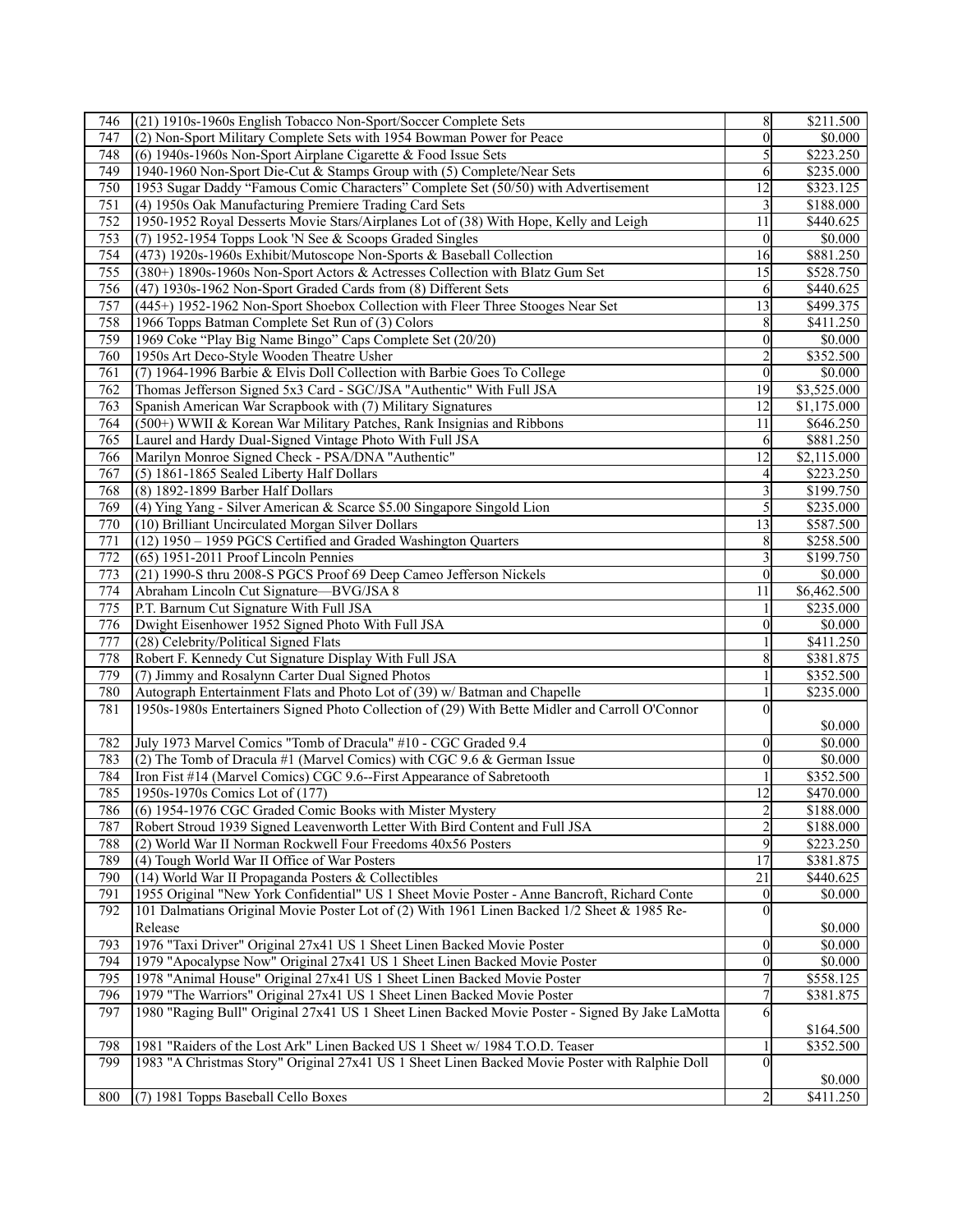| 801 | 1981 Topps Baseball Near Vending Case of (21/24) Boxes                                          | $\,$ 8 $\,$     | \$499.375   |
|-----|-------------------------------------------------------------------------------------------------|-----------------|-------------|
| 802 | (8) 1985 Donruss & Leaf Baseball Wax Boxes                                                      | 7               | \$323.125   |
| 803 | 1986 Donruss Baseball Wax Case                                                                  | 5               | \$323.125   |
| 804 | (17) 1987 Baseball Wax & Rack Boxes                                                             | 7               | \$246.750   |
| 805 | 1987 Topps Tiffany Baseball Set Case                                                            | 11              | \$499.375   |
| 806 | 1989 Upper Deck Baseball Low Number Wax Case                                                    | 13              | \$1,410.000 |
| 807 | 1991 Topps Archives 1953 Baseball Near Case of (11/12) Boxes                                    | 7               | \$246.750   |
| 808 | (5) 1994 Topps Archives 1954 Baseball Wax Boxes                                                 | 5               | \$293.750   |
| 809 | (2) 2001 Bowman Chrome Baseball Hobby Boxes                                                     | 10              | \$646.250   |
| 810 | 1981 Topps Football Wax Box of (36) Packs                                                       |                 | \$352.500   |
| 811 | (6) 1983 Topps Football Wax Boxes with No Lids                                                  | 9               | \$381.875   |
| 812 | $(4)$ 1992 & 1993 Topps Football Factory sets                                                   | 4               | \$211.500   |
| 813 | (3) 2005-06 SP Authentic Hockey Wax Boxes                                                       | 9               | \$440.625   |
| 814 | (6) 1977-1978 Topps Fun Bags with Star Wars Series 1                                            | 7               | \$381.875   |
| 815 | 1949 Bowman Baseball Complete Set of (240) With (5) PSA Graded                                  | 15              | \$4,700.000 |
| 816 | 1954 Topps Baseball Complete Set of (250) With SGC 80 Kaline                                    | 17              | \$2,232.500 |
| 817 | 1955 Bowman Baseball Complete Set of (320) With (8) PSA Graded                                  | 14              | \$1,410.000 |
| 818 | 1957 Topps Baseball Complete Set of (407) With (8) PSA Graded                                   | 24              | \$3,231.250 |
| 819 | 1941 R330 Double Play Near Set (72/75) with (11) PSA Graded                                     | 20              | \$1,880.000 |
| 820 | 1953 Topps Baseball Complete Set (274/274) with (3) PSA Graded in MJ Roop Album                 | 20              | \$4,406.250 |
| 821 | 1954 Bowman Baseball Complete Set (224/224) with (3) SGC Graded Keys in MJ Roop Album           | 13              | \$1,292.500 |
| 822 | (23) 1958 Topps Baseball Cards with (16) Yellow Letter Variations                               | 8               | \$352.500   |
| 823 | (1090+) 1953-1980s Baseball Shoebox Collection with Mantle                                      | 10              | \$558.125   |
| 824 | 1979 Major League Baseball All-Star Game Stadium Ballot Box                                     | $\theta$        | \$0.000     |
| 825 | 1911 M116 Sporting Life Walter Johnson PSA 6                                                    | 6               | \$1,527.500 |
| 826 | 1921-22 E121 American Caramel Grover Alexander (SGC 30) & Walter Johnson (SGC 20)               | 15              | \$528.750   |
| 827 | (5) 1913-1936 Baseball Hall of Fame Graded Grab Bag                                             | 21              | \$881.250   |
| 828 | 1927 W560 Multi-Sport Strip Card Near Set of (52/64) with Gehrig                                | $\theta$        | \$0.000     |
| 829 | 1931 W517 #4 Babe Ruth & #35 Lou Gehrig--Both SGC Authentic                                     | 10              | \$499.375   |
| 830 | 1952 Topps Baseball #392 Hoyt Wilhelm RC (SGC 30) & #407 Eddie Mathews RC (SGC Authentic)       | 14              |             |
|     |                                                                                                 |                 | \$763.750   |
| 831 | 1953 Canadian Exhibits Baseball Partial Set (35/64) with (6) PSA Graded Keys including DiMaggio | 4               |             |
|     |                                                                                                 |                 | \$270.250   |
| 832 | (9) 1954 Wilson Franks Baseball Singles with Slaughter                                          |                 | \$881.250   |
| 833 | (3) 1952-1961 Topps & Bowman Mickey Mantle Cards                                                | $\overline{11}$ | \$998.750   |
| 834 | 1955 Topps Doubleheaders Complete Set of (66) Cards                                             |                 | \$1,292.500 |
| 835 | (29) 1956-1973 Roberto Clemente Cards with (6) PSA Graded                                       | 5               | \$470.000   |
| 836 | (13) 1965 Topps Baseball Stars with BCCG 9 Carlton RC                                           | 5               | \$282.000   |
| 837 | 1967 & 1968 Topps Baseball Partial Sets with Several Stars                                      | 14              | \$822.500   |
| 838 | (194) 1965-1978 O-Pee-Chee/Topps Venezuelan Baseball Singles                                    | 6               | \$352.500   |
| 839 | (40) 1978-1988 Topps, Donruss & Fleer Baseball Complete Sets with Traded                        | 10              | \$440.625   |
| 840 | Large Framed "Legends of the Game" Baseball Artwork                                             | $\overline{11}$ | \$381.875   |
| 841 | 1941 Rittgers Baseball Complete Set of (3) Figures                                              | 5               | \$223.250   |
| 842 | 1941 Rittgers Wrestling Set of (3) Figures                                                      | 0               | \$0.000     |
| 843 | 1926 New York Yankees Team-Signed Baseball With Gehrig, Huggins and Shocker - Full JSA          | 4               | \$1,292.500 |
| 844 | 1928 St. Louis Cardinals Uniform Player's Contract Signed by Branch Rickey - Full JSA           |                 | \$323.125   |
| 845 | Multi-Signed/Inscribed Stat Balls with Willie Mays-Full JSA                                     | 24              | \$1,292.500 |
| 846 | (19) Baseball Signed Checks with New York Players                                               | $\mathbf{0}$    | \$0.000     |
| 847 | Mickey Mantle Signed Mitchell & Ness 1956 Yankees Home Jersey - Full JSA                        | 16              | \$3,525.000 |
| 848 | Willie, Mickey and The Duke Multi-Signed Limited Edition Bat With Full JSA                      | 18              | \$2,115.000 |
| 849 | Mantle/Maris Dual-Signed Limited Edition Bat With Full JSA                                      | 24              | \$3,525.000 |
| 850 | Mickey Mantle/Roger Maris Dual-Signed Baseball With Full JSA                                    | 12              | \$1,645.000 |
| 851 | Mickey Mantle Signed-Signed Hall of Fame Mini-Bat With Full JSA                                 | 11              | \$470.000   |
| 852 | Mickey Mantle Single-Signed OAL Brown Mini-Ball With Full JSA                                   |                 | \$258.500   |
| 853 | Mickey Mantle Single-Signed Photo Ball With Full PSA/DNA                                        | 10              | \$470.000   |
| 854 | Mickey Mantle Autographed New York Yankees Jacket With Full JSA                                 | 6               | \$499.375   |
| 855 | 1989 Perez-Steele "Celebration" Set Autographed by (38) With Mantle, Campanella and T. Williams | 16              |             |
|     |                                                                                                 |                 | \$1,175.000 |
| 856 | Vince DiMaggio Single-Signed OAL Brown Baseball With Full JSA                                   | 16              | \$705.000   |